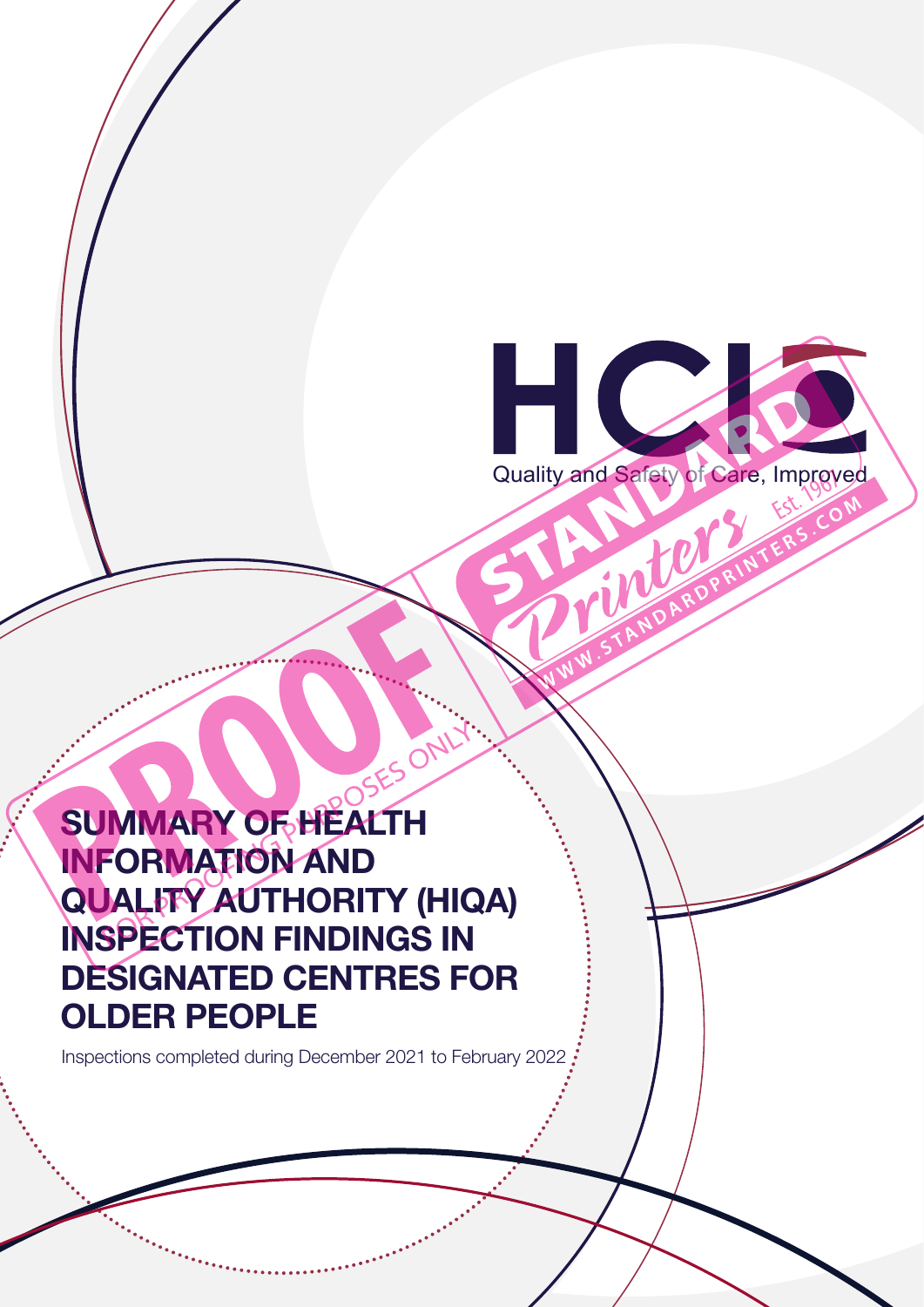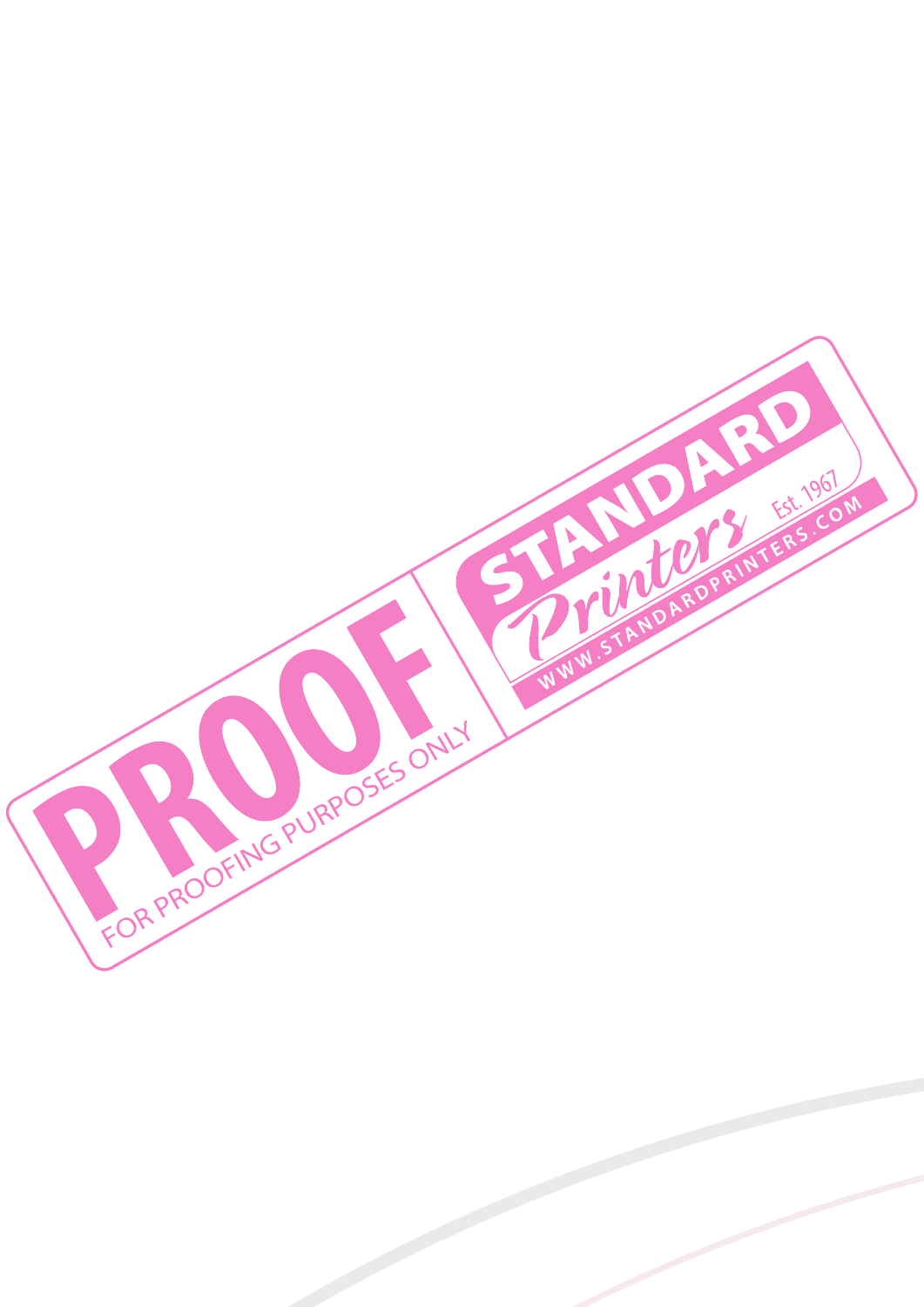# **TABLE OF CONTENTS**

| 2.0 |  |
|-----|--|
| 3.0 |  |
|     |  |
|     |  |
|     |  |

#### **Dimension 1: Capacity and Capability**

| Registration Regulation 7: Application by Registered Providers for the Variation |  |
|----------------------------------------------------------------------------------|--|
|                                                                                  |  |
|                                                                                  |  |
|                                                                                  |  |
|                                                                                  |  |
|                                                                                  |  |
|                                                                                  |  |
|                                                                                  |  |
|                                                                                  |  |
|                                                                                  |  |
|                                                                                  |  |
|                                                                                  |  |

#### **Dimension 2: Quality and Safety**

| 6.0 |     |
|-----|-----|
| 7.0 | .27 |
|     |     |
| 8.0 |     |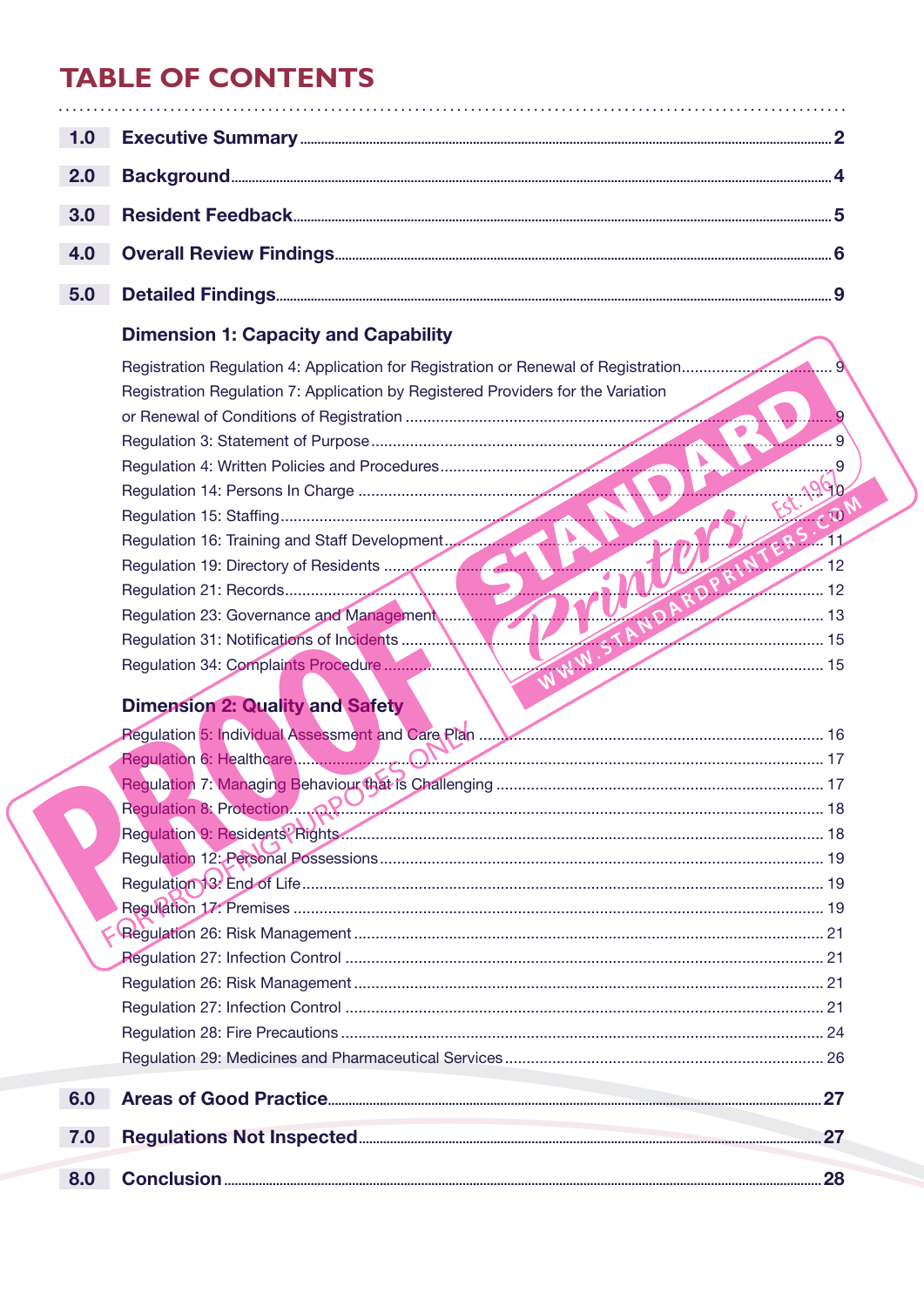# 1.0 **EXECUTIVE SUMMARY**

This report highlights the trends in inspection findings, those being 'Compliant' and 'Not Compliant' as detailed by the Health Information and Quality Authority (HIQA) in reports for residential care settings for older people. The inspections were against the requirements as outlined in the following:

- Health Act 2007 (Care and Welfare of Residents in Designated Centres for Older People) Regulations 2013 (S.I.No. 415 of 2013).
- Health Act 2007 (Registration of Designated Centres for Older People) Regulation 2015 (S.I.No. 61 of 2015).

HCI completed a review of twenty (20) randomly selected HIQA Inspection Reports. All inspections were completed by HIQA between December 2021 to February 2022.

Table 1 below highlights some of the key findings under the related dimensions and regulations.

| <b>Dimension</b>                         | <b>Regulation</b>                                                                      | <b>Not Compliant Findings</b>                                                                                                                                                                                                                                  |
|------------------------------------------|----------------------------------------------------------------------------------------|----------------------------------------------------------------------------------------------------------------------------------------------------------------------------------------------------------------------------------------------------------------|
| <b>Capacity and</b><br><b>Capability</b> | Regulation 14:<br>Persons in<br>Charge (30% Not<br><b>Compliant Red</b><br>and Orange) | The Registered Provider appointed a Person In Charge who did<br>not have three years' experience of nursing older persons within<br>the previous six years and had not completed a post registration<br>management qualification in health or a related field. |
| <b>Capacity and</b><br><b>Capability</b> | Regulation 15:<br>Staffing (37% Not<br>Compliant Red and                               | There were insufficient staff resources in place at night to enable<br>residents to be evacuated safely in a timely manner in the event<br>of a fire.                                                                                                          |
|                                          | Orange)                                                                                | Over a 1 week period, there was no day where the residential centre<br>operated at full staffing capacity.                                                                                                                                                     |
|                                          |                                                                                        | There was insufficient staff allocated to activities on a daily<br>basis. On the day of the inspection, the activities coordinator was<br>allocated to caring due to a deficit in care staff.                                                                  |
| <b>Capacity and</b><br><b>Capability</b> | Regulation 23:<br>Governance and<br>Management (55%<br>Not Complaint Red               | Inspectors found that the Management Team resources were<br>redeployed to the provision of direct resident care, and this<br>detracted from implementing the systems to monitor, evaluate and<br>improve the quality of the service provided to residents.     |
|                                          | and Orange)                                                                            | Analysis of information following regulatory inspections,<br>management meetings or audits were not leading to the<br>development of quality improvement plans or improved<br>resident care.                                                                   |
|                                          |                                                                                        | Audit tools were not sufficiently robust or effective to identify<br>findings that Inspectors found on the day of inspection.                                                                                                                                  |
|                                          |                                                                                        | Environmental and other audits of key areas of the service were not<br>consistently followed up with clear time-bound action plans and<br>follow-up reviews to ensure that the required improvement actions<br>were completed.                                 |

#### Table 1: Summary of Key Not Compliant Findings (S.I.No. 415 of 2013)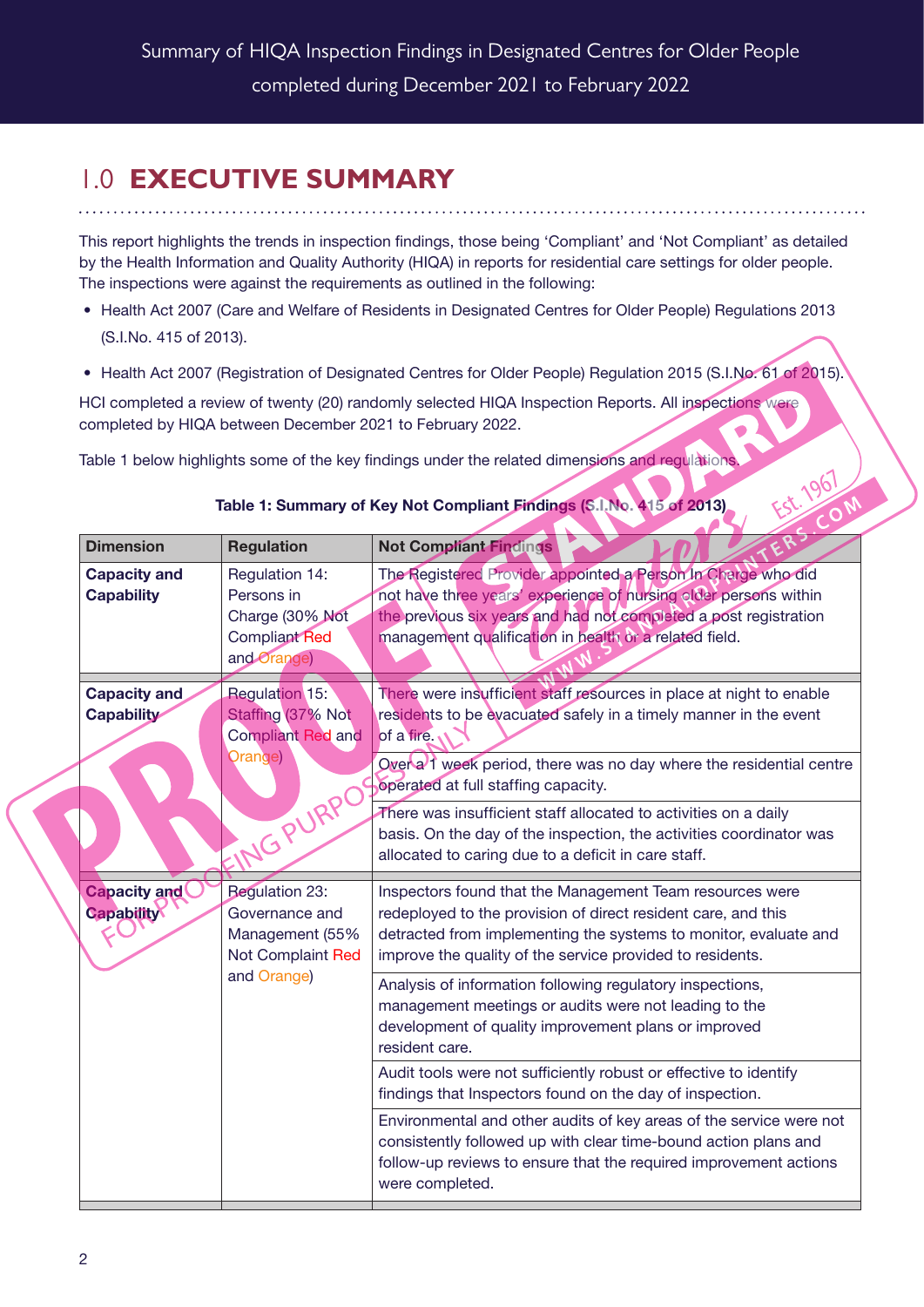| <b>Quality and</b><br><b>Safety</b> | Regulation 17:<br>Premises (54% Not<br><b>Compliant Orange)</b>             | Ongoing preventative maintenance required improvement to<br>ensure the premises was maintained to a high standard.<br>There were insufficient sanitary facilities. For example, sanitary<br>facilities for 13 residents comprised of two toilets and one<br>shower. When the shower was in use, there was only 1 toilet<br>available for residents.<br>There was inadequate storage seen across the residential centre |
|-------------------------------------|-----------------------------------------------------------------------------|------------------------------------------------------------------------------------------------------------------------------------------------------------------------------------------------------------------------------------------------------------------------------------------------------------------------------------------------------------------------------------------------------------------------|
|                                     |                                                                             | which impacted on resident's rights and infection control.                                                                                                                                                                                                                                                                                                                                                             |
| <b>Quality and</b><br><b>Safety</b> | Regulation<br>27: Infection<br>Control (67% Not<br><b>Compliant Orange)</b> | The nurse on duty was caring for both residents with confirmed<br>COVID-19 and residents in whom COVID-19 had not been detected.                                                                                                                                                                                                                                                                                       |
|                                     |                                                                             | Staff practice did not reflect the World Health Organisation's (WHO)<br>five moments of hand hygiene and PPE was used inappropriately.                                                                                                                                                                                                                                                                                 |
|                                     |                                                                             | Available sinks designated for hand hygiene did not comply with<br>current recommended specifications.                                                                                                                                                                                                                                                                                                                 |
|                                     |                                                                             | Resident's used wash-water was emptied down hand wash sinks in<br>resident's rooms.                                                                                                                                                                                                                                                                                                                                    |
| <b>Quality and</b><br><b>Safety</b> | Regulation 28: Fire<br>Precautions (75%<br>Not Compliant Red<br>and Orange) | Fire drill records and night-time staff resources did not provide<br>adequate assurances that the residents could be evacuated in a<br>timely, safe and effective manner in the event of a fire at night.                                                                                                                                                                                                              |
|                                     |                                                                             | While regular evacuation drills were being carried out, the Inspector<br>noted the fire drills lacked detail.                                                                                                                                                                                                                                                                                                          |
|                                     |                                                                             | There was no evidence of fire exit signage or emergency lighting<br>fitted in external escape routes to indicate fire exits and to illuminate<br>this area in the event of an evacuation.                                                                                                                                                                                                                              |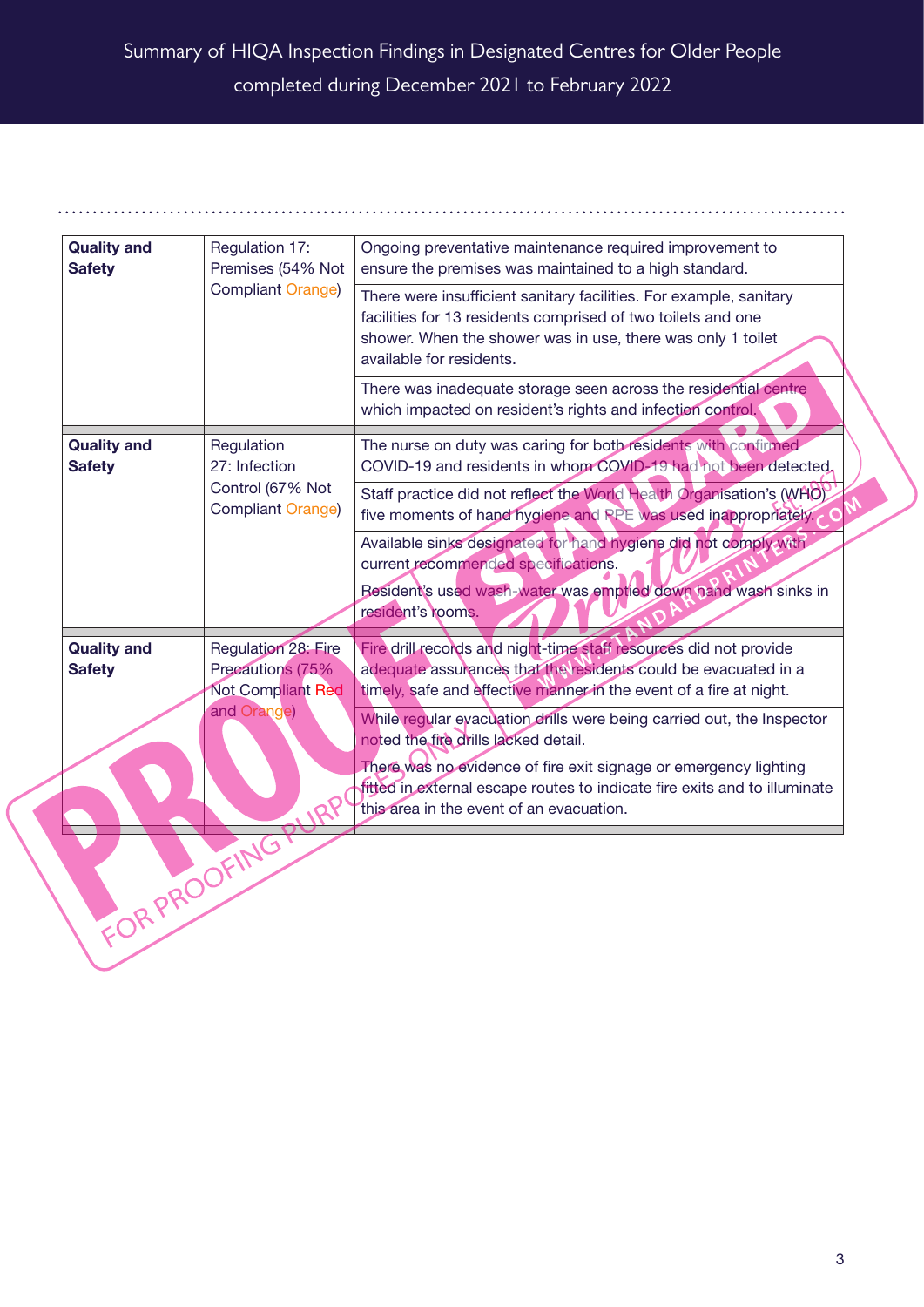# 2.0 **BACKGROUND**

Effective from the 1st of January 2018, Health Information and Quality Authority (HIQA) implemented the use of the Enhanced Authority Monitoring Approach (AMA) to the regulation of designated centres. This approach implemented changes to the inspection report format, which now reflects:

• Views of the people who use the service (as provided through resident questionnaires and Inspector's communications on-site with residents).

• Capacity and capability of the Registered Provider to deliver a safe quality service (addresses governance, leadership, and management arrangements in the centre and how effective they are in assuring that a good quality and safe service is being provided).

• Quality and safety of the service (addresses the care and support people receive and whether it was of a good quality and ensured people were safe).

The findings of all monitoring inspections are set out under the Registration Regulations as detailed within S.I.No. 61 of 2015 and the thirty-two (32) Regulations as detailed within S.I.No. 415 of 2013. The number of regulations inspected by HIQA in each residential care setting is dependent on the purpose of the inspection.

The compliance descriptors are outlined as follows:

- Compliant: A judgment of compliant means the Registered Provider and/or the Person In Charge is in full compliance with the relevant legislation.
- Substantially Compliant: A judgement of Substantially Compliant means that the Registered Provider or Person In Charge has generally met the requirements of the regulation, but some action is required to be fully compliant. This finding will have a risk rating of yellow, which is low risk.

• Not Compliant: A judgement of Not Compliant means the Registered Provider or Person In Charge has not complied with a regulation and that considerable action is required to come into compliance. Continued non-compliance, or where the non-compliance poses a significant risk to the safety, health and welfare of residents using the service, will be risk-rated Red (high risk) and the Inspector will identify the date by which the Registered Provider must comply. Where the noncompliance does not pose a significant risk to the safety, health and welfare of residents using the services, it is risk rated Orange (moderate risk) and the Registered Provider must take action within a reasonable time frame to come into compliance.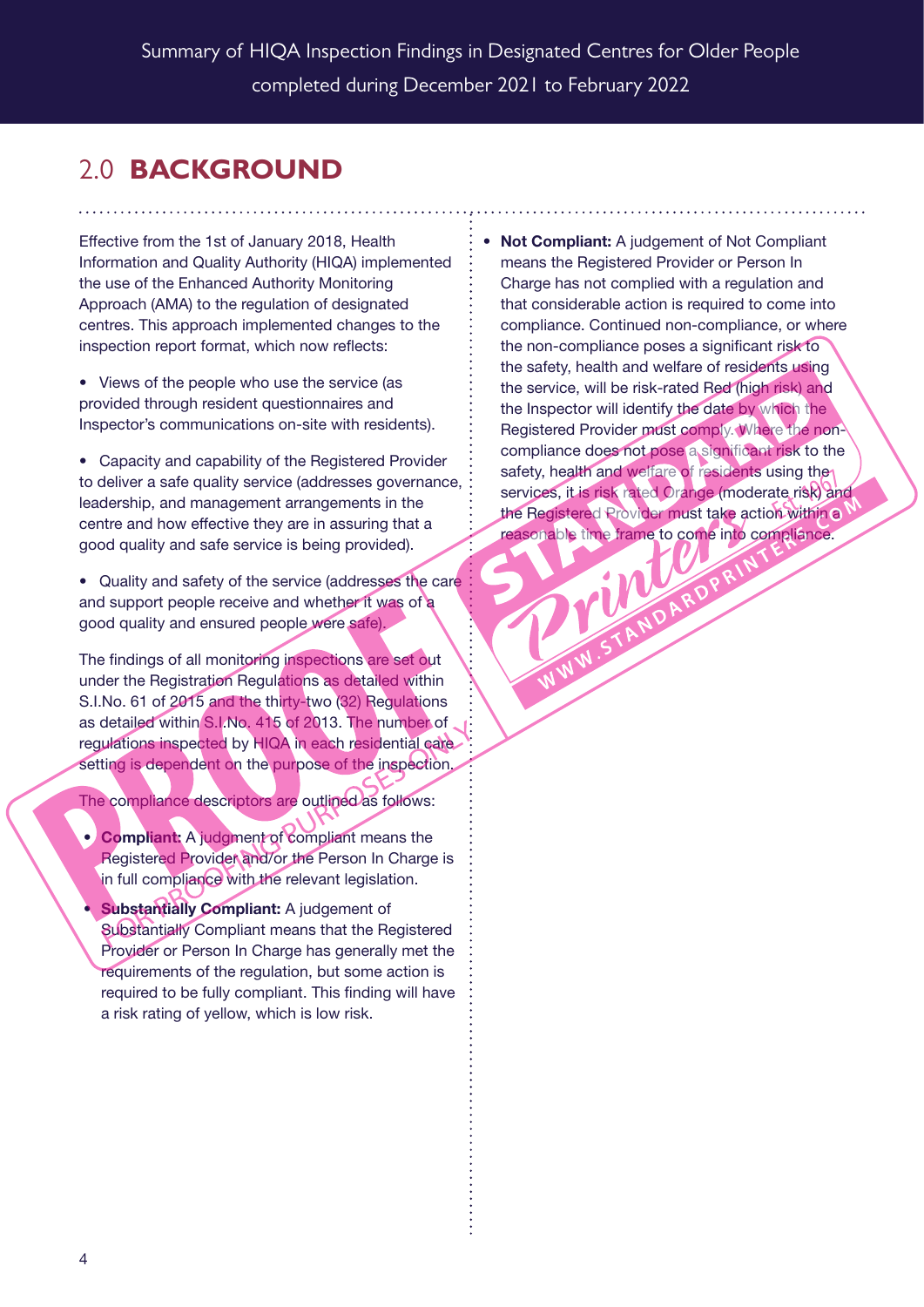# 3.0 **RESIDENT FEEDBACK**

Resident questionnaires were sent in advance of announced Inspections to allow residents and their representatives to provide feedback regarding living in the residential centre. Also, during inspections, HIQA Inspectors, where possible, spoke with residents to discuss their experience of the service.

Feedback from resident's included:

- Residents' COVID-19 Experience in the Residential Centre:
	- o Residents who were isolating due to an outbreak in the residential home were finding the restricting difficult and isolating.
	- o Residents said that they were kept informed of and understood the reasons for the public health measures and restrictions.
- Daily Living/Social Activities:
	- o Some residents told the Inspector that they enjoyed the bingo and word game activities best.
	- o Residents spoke positively with the Inspector about how they spent their days, and they were seen to be happily occupied throughout the inspection day.
- Space/Premises in the Residential Centres:
	- o The general feedback from residents was that they were content with their bedrooms. One resident reported that their bedroom was "lovely" and was happy with the space provided for their belongings.
- Food and Nutrition:
	- o Residents told the Inspectors that the food was very good and they had a choice of hot meals on the menu each day.
	- o Residents said that they were offered three choices relating to their meals and were happy with the food provided.

#### • Care Provided in the Residential Centres:

o Overall, residents were very complimentary about the staff caring for them, stating that they were very kind and patient.

- o All were very complimentary about the professionalism and dedication of staff.
- o In one centre residents confirmed that there was a staff shortage on some days, and that they had to wait for assistance or for bells to be answered.

o Inspectors were told by two residents that they do not get to shower regularly enough.

#### • Safety in the Residential Centres:

- o Most residents informed the Inspector that they felt safe in the residential centre.
- o In one residential centre three residents told Inspectors that there were times they did not feel safe as the residential centre was understaffed.

#### • Identifying a member of staff where issues, concerns or complaints arise:

- o Residents knew the Person In Charge and told the Inspectors that they would not hesitate to talk to the Person In Charge or any of the staff if they were worried about anything or were not satisfied with any aspect of the service.
- o Residents were confident that they would be listened to and any issues they raised would be addressed to their satisfaction.

#### • Visiting in the Residential Centre:

o Residents said that they were delighted to be able to meet their visitors in person again after the difficult times when the virus was more rampant.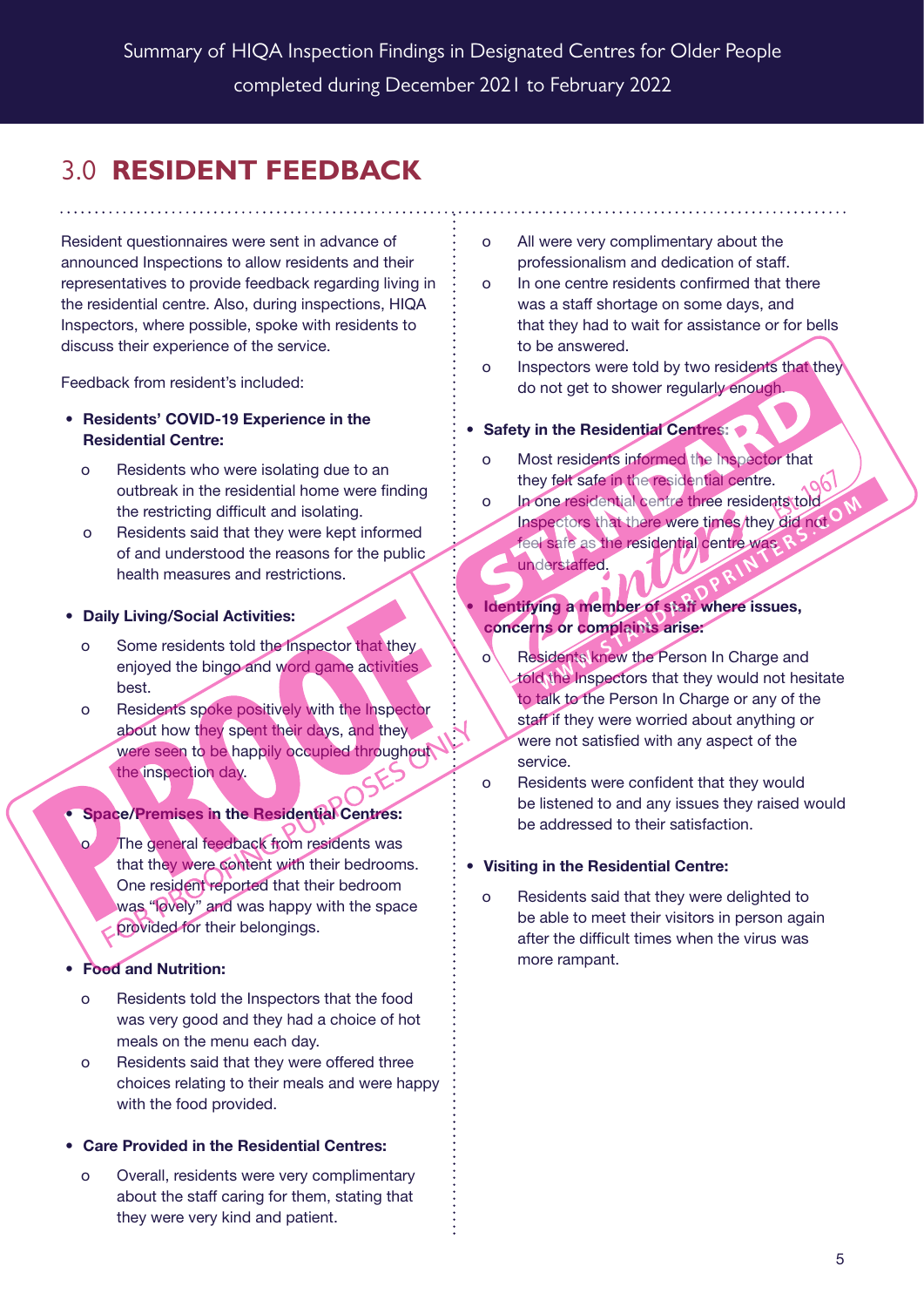4.0 **OVERALL REVIEW FINDINGS**  $^{\circ}$  4.0 OVERALL REVIEW FINDINGS The inspection reporting framework used by HIQA is organised into two dimensions. Dimension 1 focuses on Capacity and Capabilities (detailed in Tables 2 and 3 The inspection reporting framework used by HIQA is organised into two dimensions. Dimension 1 focuses on Capacity and Capabilities (detailed in Tables 2 and 3 below) with Dimension 2 focusing on Quality and Safety (detailed in Table 4 below). The tables show the percentage of the Services in compliance, or in breach of, below) with Dimension 2 focusing on Quality and Safety (detailed in Table 4 below). The tables show the percentage of the Services in compliance, or in breach of, the requirements per Regulation for the 20 reports. Key areas that were deemed Not Compliant are highlighted within the tables. the requirements per Regulation for the 20 reports. Key areas that were deemed Not Compliant are highlighted within the tables.

# Table 2: Capacity and Capability – Registration Regulations (S.I.No. 61 of 2015) Table 2: Capacity and Capability - Registration Regulations (S.I.No. 61 of 2015)

| % of Services   Not Compliant   Not Compliant<br>Orange                          | 0%                                                        | 0%                                                                                                      | 0%                                                                                             |
|----------------------------------------------------------------------------------|-----------------------------------------------------------|---------------------------------------------------------------------------------------------------------|------------------------------------------------------------------------------------------------|
| Not Compliant   Red                                                              | 0%<br>0%                                                  | 0%<br>0%                                                                                                | 0%<br>60%                                                                                      |
| <b>Substantially</b><br><b>Compliant</b>                                         | 25%                                                       | 100%                                                                                                    | 0%                                                                                             |
| Compliant<br><b>Fully</b>                                                        | 75%                                                       | 0%                                                                                                      | 100%                                                                                           |
| spected against<br>this Regulation of<br>No. of Services<br>the 20 samples<br>르. | 4                                                         |                                                                                                         |                                                                                                |
| <b>Regulation Description</b>                                                    | Application of Registration or<br>Renewal of Registration | or Renewal of Conditions of<br>Providers for the Variation<br>Application by Registered<br>Registration | Annual fee payable by the<br>Registered Provider of a<br>designated centre<br>for older people |
| Regulation                                                                       | 4                                                         |                                                                                                         | ∞                                                                                              |
| <b>Dimension</b>                                                                 |                                                           | Capability<br>Capacity<br>and                                                                           |                                                                                                |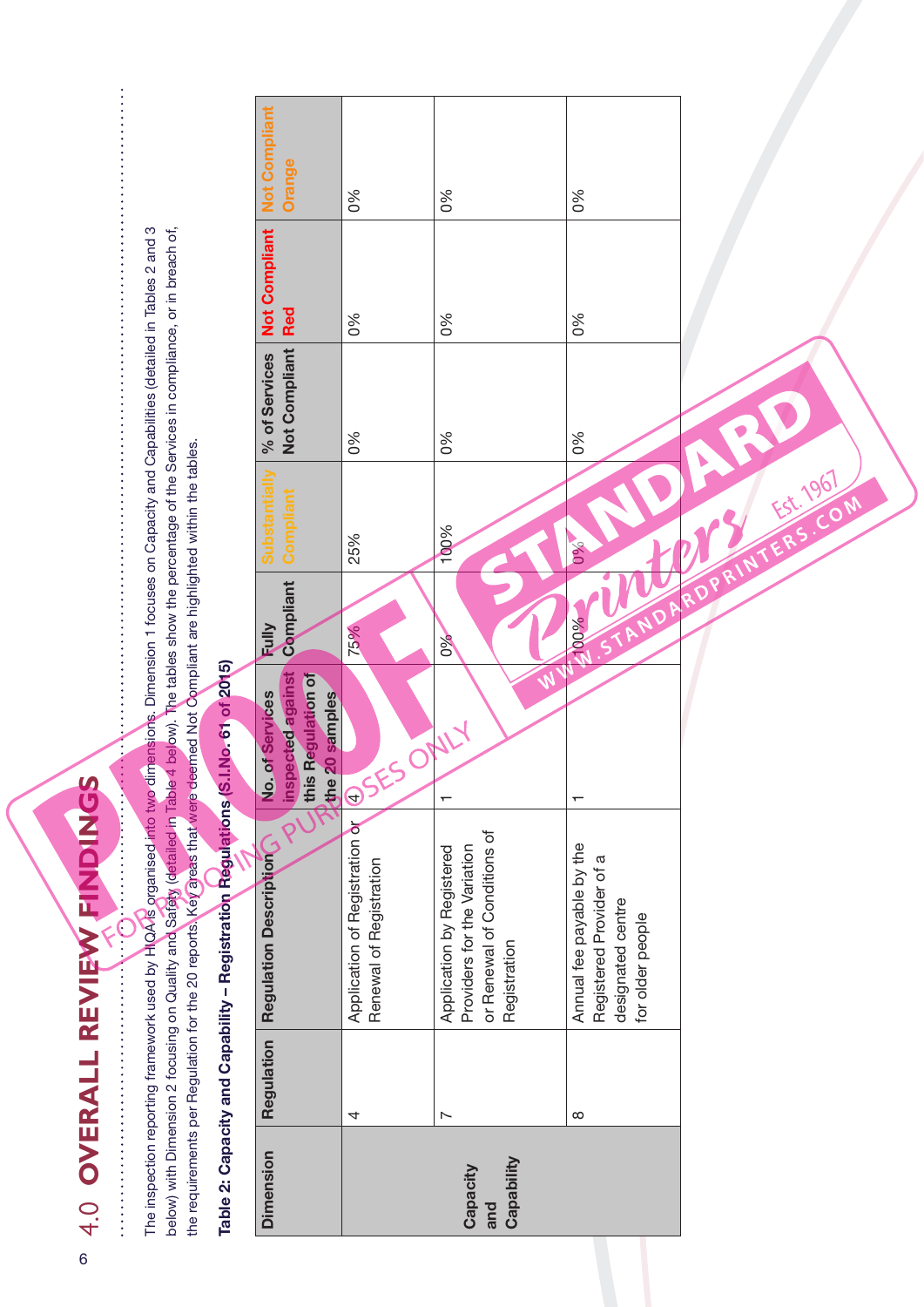4.0 OVERALL REVIEW FINDINGS Continued... 4.0 **OVERALL REVIEW FINDINGS** Continued...

# Table 3: Capacity and Capability (S.I.No. 415 of 2013) Table 3: Capacity and Capability (S.I.No. 415 of 2013)

| <b>Dimension</b>  |                          | Regulation   Regulation Description                                                                                            | <b>No. of Services</b>                                         | Fully     | Substantially | % of Services              | Not Compliant                    | <b>Not Compliant</b>       |
|-------------------|--------------------------|--------------------------------------------------------------------------------------------------------------------------------|----------------------------------------------------------------|-----------|---------------|----------------------------|----------------------------------|----------------------------|
|                   |                          |                                                                                                                                | nspected against<br><b>his Regulation of</b><br>the 20 samples | Compliant | Compliant     | Not Compliant              | Red                              | <b>Orange</b>              |
|                   | က                        | Statement of Purpose                                                                                                           | $\bm{\omega}$                                                  | 83 %      | 17 %          | $\%$<br>$\circ$            | $\%$ 0                           | $\%$<br>$\circ$            |
|                   | 4                        | Written Policies and<br>Procedures                                                                                             | ပာ                                                             | ℅<br>56   | 44 %          | $\%$ 0                     | $\%$ 0                           | $\%$ 0                     |
|                   | 혼                        | Persons in Charge                                                                                                              | $\bigcirc$                                                     | 70 %      | %<br>0        | <b>30 %</b>                | $\aleph$<br>$\frac{1}{\sqrt{2}}$ | 20 %                       |
|                   | $\frac{5}{1}$            | Staffing                                                                                                                       | $\circ$                                                        | 42 %      | 21 %          | 37 %                       | 5 %                              | $\%$<br>32                 |
|                   | $\frac{6}{1}$            | Training and Staff<br>Development                                                                                              | $\overline{1}$                                                 | ℅<br>35   | %<br>47       | %<br>$\frac{\infty}{\tau}$ | %<br>$\circ$                     | %<br>$\frac{\infty}{\tau}$ |
|                   | $\frac{1}{2}$            | Directory of Residents                                                                                                         | Q                                                              | 50 %      | 50 %          | $\%$ 0                     | $\%$ 0                           | $\%$ 0                     |
|                   | $\overline{\mathcal{N}}$ | <b>Records</b>                                                                                                                 | Ο)                                                             | 22 %      | 45 %          | 33 %                       | % 0                              | 33 %                       |
| Capacity          | 22                       | Insurance                                                                                                                      | $\mathbf{C}$                                                   | 100 %     | $\%$ 0        | $\%$ 0                     | % 0                              | $\%$ 0                     |
| Capability<br>and | $\mathbb{S}^2$           | Governance and<br>Management                                                                                                   | 20                                                             | 10 %      | 35 %          | 55 %                       | $\mathcal{S}_{\mathsf{G}}$<br>띺  | 40 %                       |
|                   | 24                       | Provision of Services<br>Contract for the                                                                                      | ຕ                                                              | 100 %     | %<br>$\circ$  | $\%$ 0                     | $\%$ 0                           | %<br>$\circ$               |
|                   | 80                       | Volunteers                                                                                                                     |                                                                | 100 %     | $\%$ 0        | $\%$ 0                     | $\frac{96}{6}$                   | $\%$ 0                     |
|                   | $\overline{5}$           | Notification of Incidents                                                                                                      | $\circ$                                                        | 70 %      | 20 %          | 10 %                       | $\%$<br>$\circ$                  | 10 %                       |
|                   | 33                       | and Arrangements for periods<br>absent from the designated<br>Notification of Procedures<br>when Person in Charge is<br>centre |                                                                | 100 %     | $\%$ 0        | $\%$ 0                     | $\%$ 0                           | $\%$ 0                     |
|                   | ನೆ                       | Complaints Procedure                                                                                                           | 5                                                              | 74 %      | 13 %          | 13 %                       | $\%$ 0                           | 13 %                       |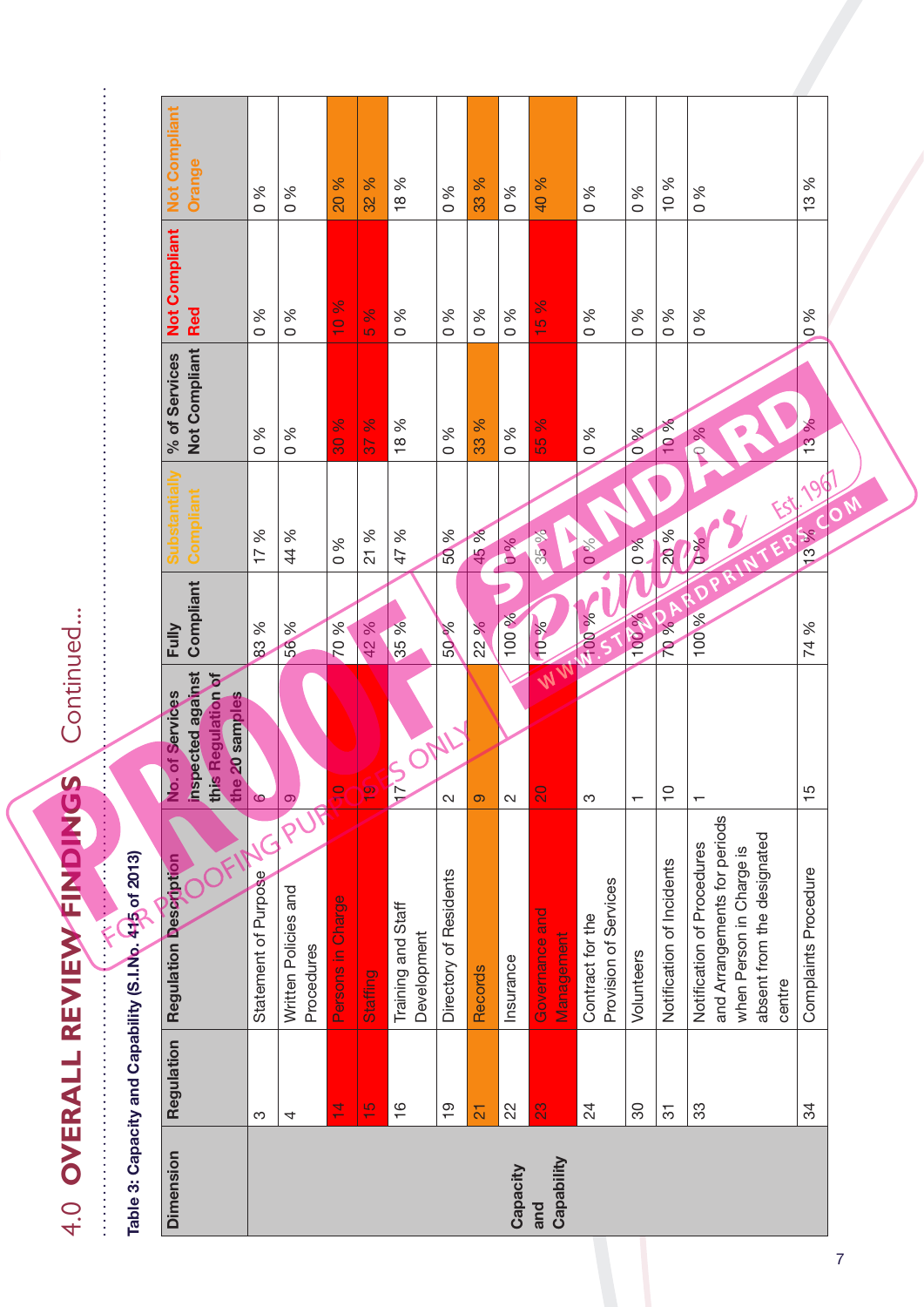4.0 **OVERALL REVIEW FINDINGS** Continued... <sup>20</sup> 4.0 OVERALL REVIEW FINDINGS Continued... # Table 4: Quality and Safety (S.I.No. 415 of 2013) Table 4: Quality and Safety (S.I.No. 415 of 2013)

| <b>Dimension</b> | Regulation               | <b>Regulation Description</b>             | inspected against<br>No. of Services | Compliant<br>Fully    | Compliant          | Not Compliant<br>% of Services | Not Compliant<br>Red       | <b>Not Compliant</b><br><b>Drange</b> |
|------------------|--------------------------|-------------------------------------------|--------------------------------------|-----------------------|--------------------|--------------------------------|----------------------------|---------------------------------------|
|                  |                          |                                           | his Regulation of<br>he 20 samples   |                       |                    |                                |                            |                                       |
|                  | S                        | Individual Assessment<br>and Care Plan    | $\infty$                             | 34 %                  | 33 %               | 33 %                           | $\%0$                      | 33 %                                  |
|                  | $\circ$                  | Healthcare                                | $\overline{1}$                       | 76 %                  | %<br>$\frac{2}{1}$ | $\%$<br>$\frac{1}{2}$          | $\%0$                      | $\%$<br>$\frac{1}{2}$                 |
|                  | $\overline{ }$           | Managing Behaviour<br>that is Challenging | တ                                    | 45 %                  | 33 %               | 22 %                           | $\%$ 0                     | %<br>22                               |
|                  | $\infty$                 | Protection                                | <u> တ</u>                            | 45 %                  | 22 %               | $\%$<br>က္တ                    | $\%$ 0                     | $\%$<br>က္တ                           |
|                  | တ                        | Residents' Rights                         | G<br>┯                               | 37 %                  | 44 %               | 19 %                           | ℅<br>$\circ$               | 19 %                                  |
|                  | Ξ                        | Visits                                    | 5<br>τ                               | 100 %                 | $\%$ 0             | $\%$ 0                         | $\%$ 0                     | $\%$ 0                                |
| Quality          | $\frac{1}{2}$            | Personal Possessions                      | 0                                    | $\%$<br>$\frac{6}{1}$ | 67 %               | 17 %                           | $\%$ 0                     | 17 %                                  |
| Safety<br>and    | က္                       | End of Life                               | ယ                                    | 80 %                  | 20 %               | $\%$ 0                         | ℅<br>$\circ$               | $\%$ 0                                |
|                  | $\overline{17}$          | Premises                                  | က<br>┯                               | 15 %                  | 31 %               | 54 %                           | $\%$ 0                     | 54 %                                  |
|                  | $\frac{8}{10}$           | Food and Nutrition                        | ┯                                    | 100 %                 | $\%$ 0             | $\%$ 0                         | $\%$ 0                     | $\%$ 0                                |
|                  | $\overline{\mathcal{S}}$ | Information for Residents                 | ۳                                    | 100 %                 | $\%$ 0             | $\%$ 0                         | %<br>$\circ$               | $\%$ 0                                |
|                  | 26                       | Risk Management                           | $\sim$                               | 57 %                  | 14 %               | 29 %                           | $\%$<br>$\circ$            | 29 %                                  |
|                  | 27                       | <b>Infection Control</b>                  | $\infty$<br>┯                        | %<br>5                | ℅<br>$\frac{8}{2}$ | $\%$<br>67                     | ℅<br>$\circ$               | $\%$<br>67                            |
|                  | $\frac{8}{2}$            | <b>Fire Precautions</b>                   | $\circ$                              | %<br>$\circ$          | ℅<br>$\frac{1}{2}$ | $\aleph$<br>75                 | $\aleph$<br>$\overline{5}$ | 44 %                                  |
|                  | 29                       | Pharmaceutical Services<br>Medicines and  | ယ                                    | 40 %                  | 60 %               | 8<br>0 %                       | $\%0$                      | 8<br>0 %                              |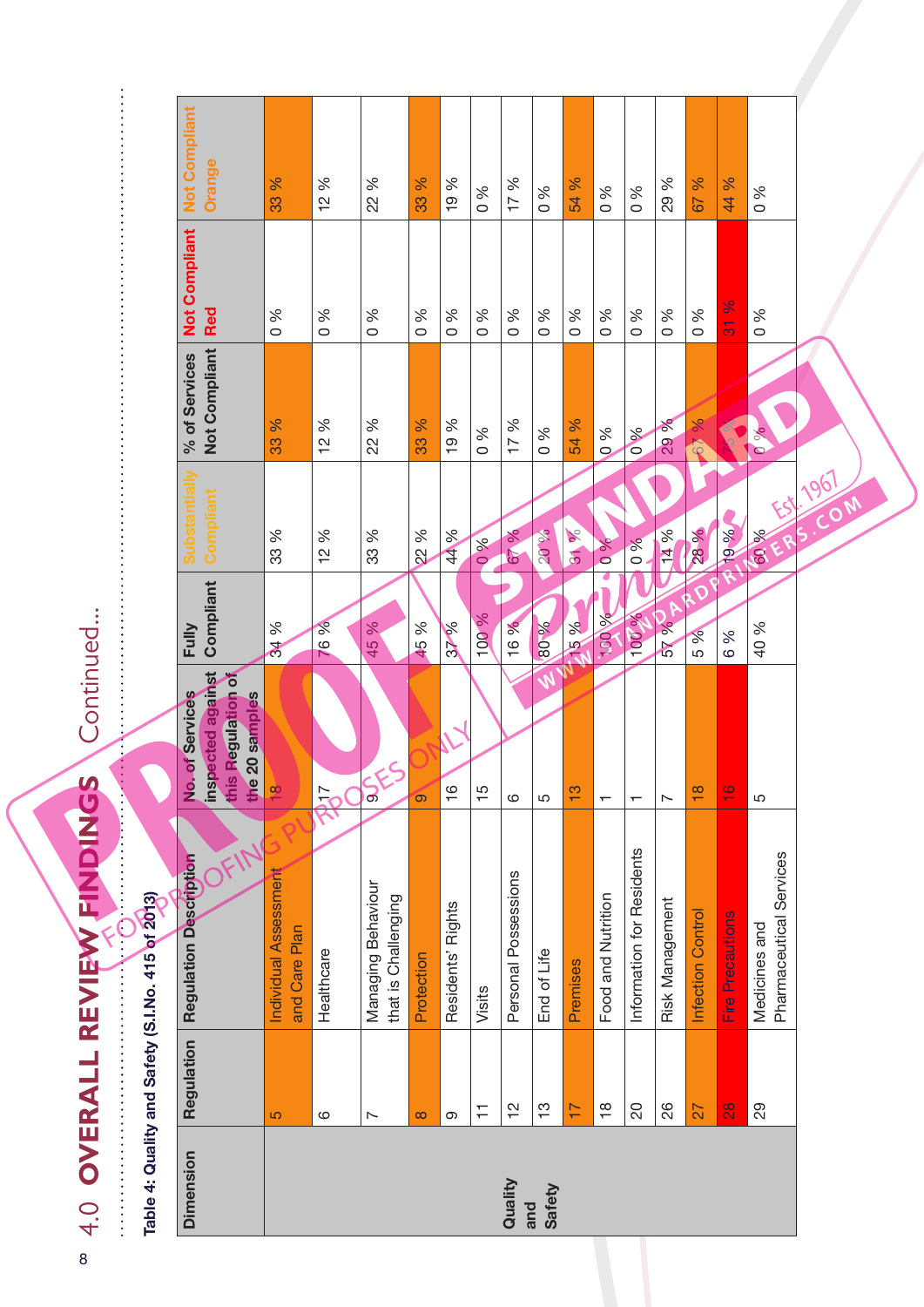# 5.0 **DETAILED FINDINGS**

The following provides examples of the 'Not Compliant' findings (including 'Not Compliant Orange and Red') and 'Substantially Compliant' (Yellow) findings as detailed within the HIQA Inspection Reports under each of the report dimensions. The numbers in brackets following the finding, e.g. (2) detail the frequency of the finding across the services inspected.

# *Dimension 1:* Capacity and **Capability**

# *Registration Regulation 4:* Application of Registration or Renewal of Registration

*(25% of Services Substantially Compliant of the 4 assessed against this Regulation)*

#### *• Substantially Compliant:*

- ❍ Application of Registration or Renewal of Registration:
	- In the application for renewal of registration of the residential centre, discrepancies were noted between the information provided on the Statement of Purpose and the floor plans.

*Registration Regulation 7:* Application by Registered Providers for the Variation or Renewal of Conditions of Registration

*(100% of Services Substantially Compliant of the 1 assessed against this Regulation)*

- *• Substantially Compliant:*
	- O Application by Registered Providers for the Variation or Renewal of Conditions of Registration:
		- An application to vary condition 3 of the registration of one of the residential centre units had been received. This application was to reduce the occupancy of the unit.

Action was required to include condition 1 of the registration and correct floor plans and Statement of Purpose.

#### *Regulation 3:* Statement of Purpose

#### *(17% of Services Substantially Compliant of the 6 assessed against this Regulation)*

#### *• Substantially Compliant:*

- ❍ Statement of Purpose:
	- The residential centre's Statement of Purpose was recently reviewed and updated but required further review to ensure it accurately reflected the service provided. This was evidenced by the following:
		- The staffing whole time equivalents were not aligned with those previously submitted to the Chief Inspector for the purpose of registration.
		- The design and layout of the building described in the Statement of Purpose did not accurately reflect what was observed by Inspectors on the day of inspection.
		- The clinical governance structure described in the document required review to ensure all personnel involved in the management of the residential centre were identified.

# *Regulation 4:* Written Policies and Procedures

*(44% of Services Substantially Compliant of the 9 assessed against this Regulation)* 

- *• Substantially Compliant:*
	- O Written Policies and Procedures:
		- The residential centre's policies and procedures, while reviewed within the last three years, did not include relevant supplementary best practice procedures and information that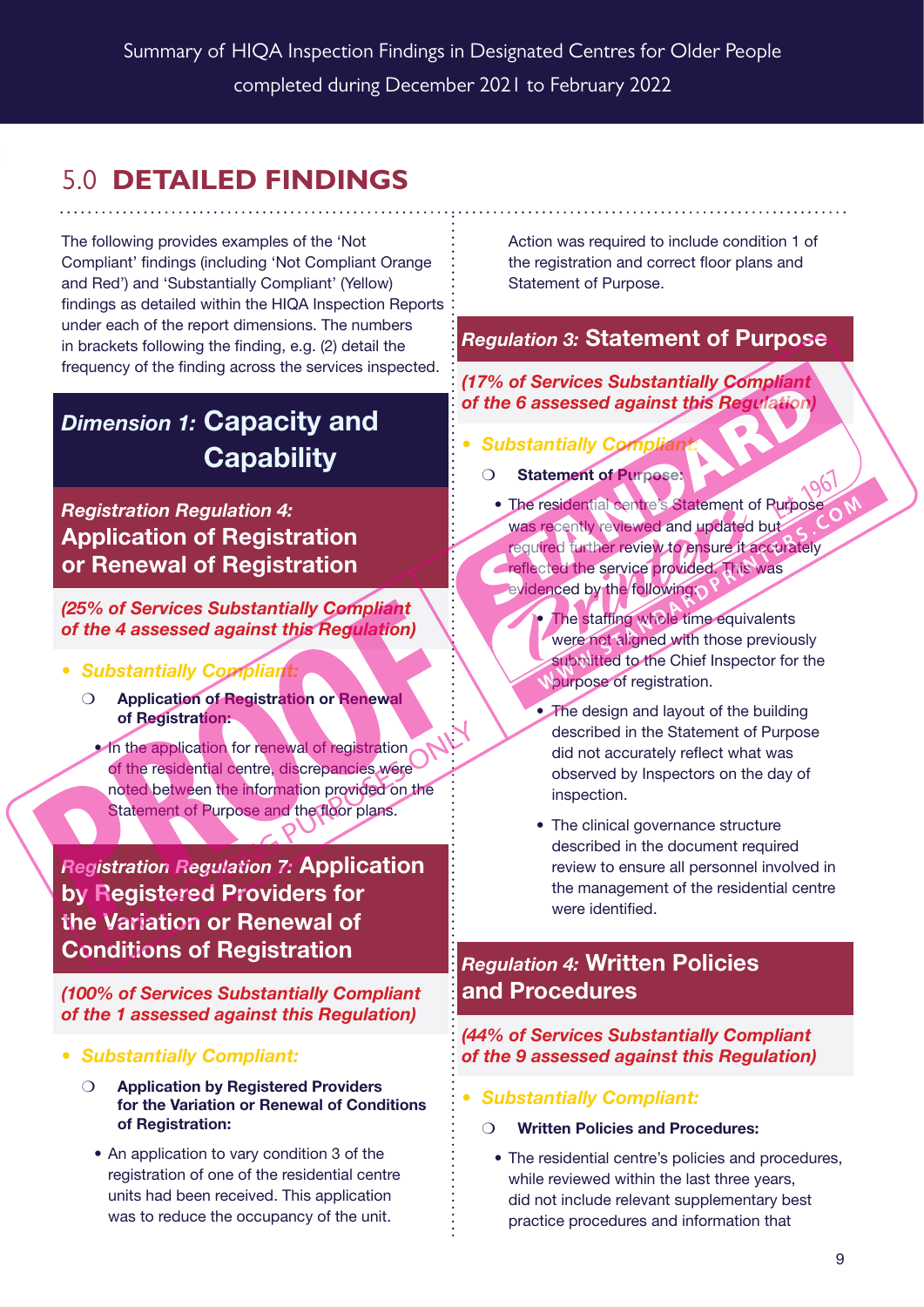needed to be integrated in the policy document statement to ensure the policy documents described up-to-date procedures and practices.

- Two risk management policies were available to staff and did not ensure ease of access to up-to-date procedures and did not contain the same information or inform consistency in practices.
- Inspectors found that the residential centre's medication policy was not in line with current practice in terms of how medication was dispensed and recorded. The residential centre had implemented a new medication system however the medication policy reviewed on inspection reflected the previous system.
- Not all policies and procedures reviewed during the inspection were being fully implemented. This included policies related to:
	- Risk management,
	- Monitoring and documentation of nutritional intake,
	- Fire safety management,
	- Infection prevention and control,
	- Complaints management.

#### *Regulation 14:* Persons In Charge

*(30% of Services Not Compliant of the 10 assessed against this Regulation)* 

#### *• Not Compliant Red:*

- O Person In Charge:
	- The Registered Provider appointed a Person In Charge who did not have three years experience of nursing older persons within the previous six years and had not completed a post registration management qualification in health or a related field and therefore did not meet requirements as set out in Regulation 14.

#### *Regulation 15:* Staffing

#### *(37% of Services Not Compliant of the 19 assessed against this Regulation)*

#### *• Not Compliant Red:*

#### ❍ Staffing:

• While there were sufficient staff available during the day to meet the assessed needs of residents, there was insufficient staff resources at night to enable residents to be evacuated safely in a timely manner in the event of a fire.

#### *• Not Compliant Orange:*

#### ❍ Staffing:

- The contingency planning for care staff required action, as short-term absences were not always replaced. A review of recent rosters showed that on some days during the week prior to the inspection, there were only six healthcare assistants, over two floors, providing care for up to 56 residents in the residential centre.
- A review of the rosters showed that the residential centre was operating with reduced levels of staff (2). Gaps were identified in the following:
	- Over a 1 week period, there was no day where the residential centre operated at full staffing capacity. There was a heavy reliance on agency nurses and healthcare assistants to fill the rosters. When agency staff were not available, this led to low levels of staff. In one 24 hour period, seven 12-hour healthcare assistant shifts went unfilled.
	- Over a two week period there were 10 days where planned healthcare assistant staffing levels were not maintained. A deficit of between six and 18 care hours were noted on some days.
	- The staff roster showed that one nurse was on duty in a residential centre from 9pm until 8am to monitor and care for up to 56 residents. This was not adequate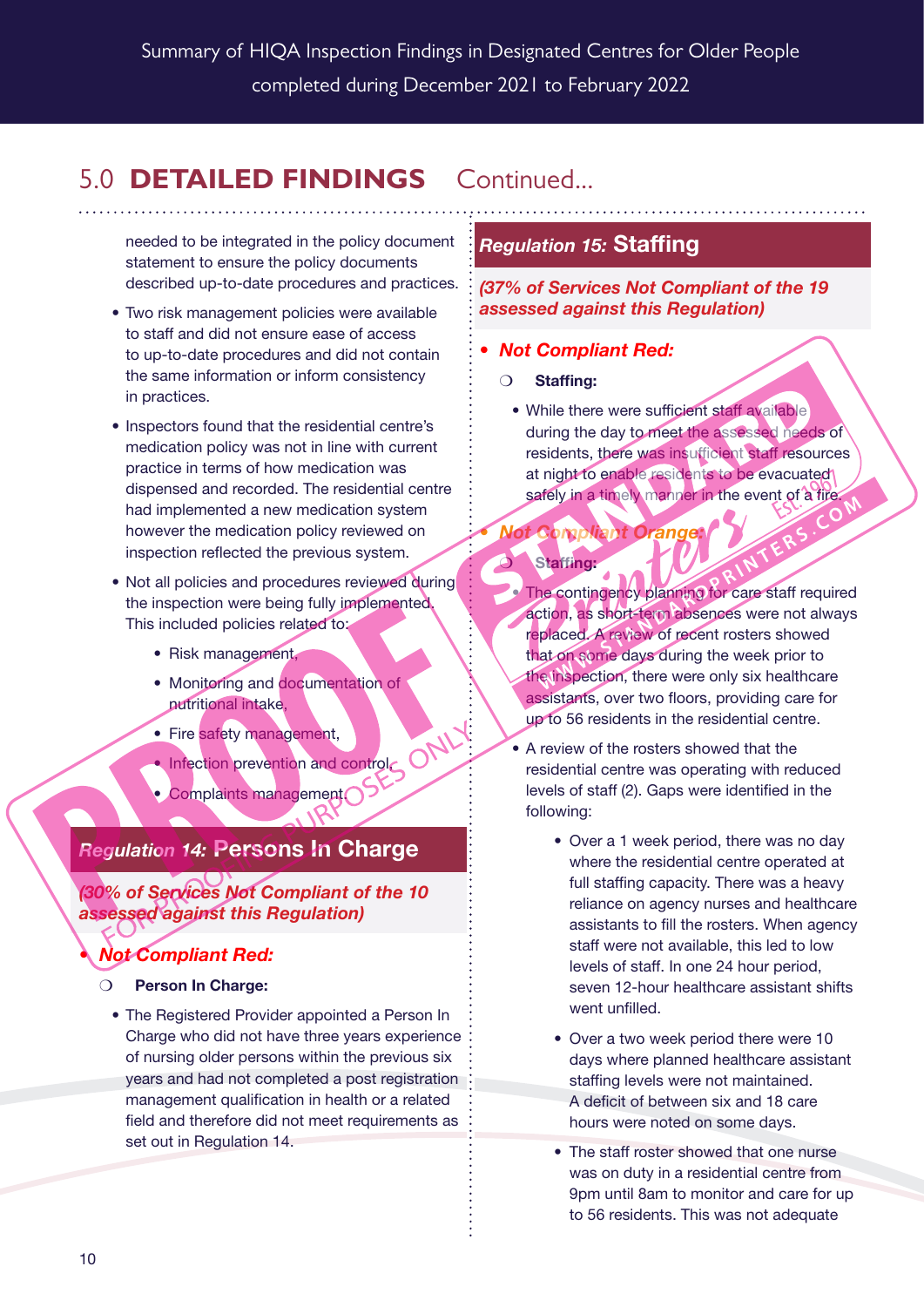to meet the care needs of residents, particularly during an outbreak of COVID-19.

- The number of nurses available on the roster did not reflect the total nurses' hours committed to in the residential centre's Statement of Purpose.
- The Registered Provider had failed to ensure that the number and skill mix of staff was appropriate to meet the clinical and social care needs of residents and the size and layout of the residential centre. These staffing resources were not adequate due to the following findings:
	- There were insufficient cleaning staff (2).
	- There were 12 vacant positions across multiple disciplines including nursing, healthcare assistants and activities staff.
	- 12 out of 18 residents had high care and support needs and were assessed as needing two staff to meet these needs including their emergency evacuation needs at night. There was only one carer and one nurse on duty at night.
	- There was not enough staff to supervise residents with high care needs at all times in the two sitting rooms and there was no staff with residents in the sitting room for prolonged periods during the morning time.
	- There was insufficient nursing staff to allow for separate nurse led teams for COVID-positive and not-detected residents.
- There was insufficient staff allocated to activities on a daily basis (4). Inspectors found that:
	- There was only one activities coordinator and the position for a second was currently vacant. On the day of the inspection the activities coordinator was allocated to caring due to a deficit in care staff.
	- The activities coordinator was not available until 11.15 each day as they

were working as a care assistant prior to this time.

- Staff with responsibility for facilitating residents' social activities were not rostered at weekends or on bank holidays.
- Activities for residents were curtailed as a result of insufficient staffing.
- Activities were not provided for residents each day.
- A hairdresser position was not replaced. The arrangement in place where the person with responsibility for facilitating residents' social activities provided hairdressing for residents was impacting on their availability to ensure residents' social activity needs were met.
- The social care practitioner based in the memory care unit was unable to meet the resident's specific social and recreational needs as they had been redeployed to healthcare assistant duties.

#### *Regulation 16:* Training and Staff Development

#### *(18% of Services Not Compliant of the 17 assessed against this Regulation)*

- ❍ Training and Staff Development:
	- Training was being monitored by the Management Team, however all mandatory training was not up to date. Inspectors identified gaps in the following:
		- Responsive behaviour training (2).
		- Manual handling training (2).
		- Safeguarding vulnerable adults training (2).
		- Fire safety training.
	- Inspectors observed that the principles of training were not fully applied by staff in some aspects of their work.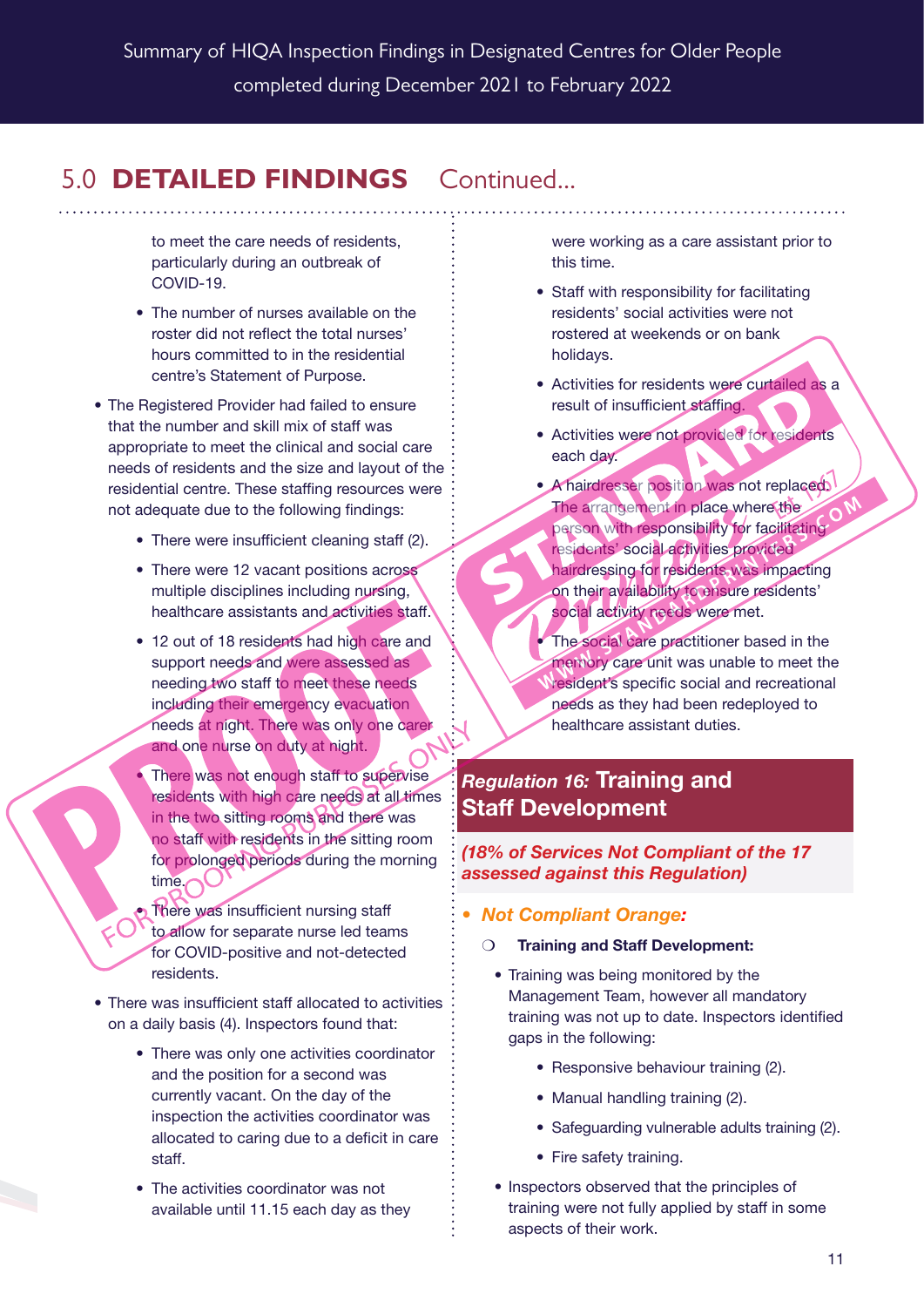• Staff were not being appropriately supervised in their day-to-day practice in personal care delivery and in key areas such as moving and handling, hand hygiene, infection prevention and control and management of laundry.

#### *Regulation 19:* Directory of Residents

*(50% of Services Substantially Compliant of the 2 assessed against this Regulation)* 

- *• Substantially Compliant:*
	- O Directory of Residents:
		- The Directory of Residents included most of the required information outlined in part 3 of Schedule 3. The following pieces of information were not included:
			- The address and telephone number for some resident's GP.
			- The address and telephone number for some resident's next-of-kin.

#### *Regulation 21:* Records

*(33% of Services Not Compliant of the 9 assessed against this Regulation)*

#### *• Not Compliant Orange:*

- ❍ Records:
	- A review of the residents' nursing notes found that the daily progress records reviewed were insufficient (2). This was evidenced by the following:
		- Nursing records did not contain a record of each resident's health, condition and treatment given as required under Schedule 3 (2).
		- Nursing records did not contain a record of medical assessment and referral. For example, a resident who was displaying signs and symptoms of COVID-19 did not have their tests, both antigen and PCR, documented nor was the referral date to

the GP documented.

- The nursing daily progress notes did not give a clear description of the daily status of the resident making it difficult to track each resident's progress and detect changes in their health status in a timely manner.
- A record of when the residents last received a shower or a bath was not available in the residents' care records.
- Information and records pertinent to the care provided to residents by healthcare staff was not maintained as the online record system was not accessible to care staff.
- From a review of staff personnel files, Inspectors found that:
	- While all files contained a valid An Garda Síochána (police) vetting disclosure, records evidenced that two staff had commenced employment in the residential centre in advance of this disclosure being processed.
	- One staff personnel file did not contain two employment references or valid photo identification as required by the regulations.
	- There were gaps in the employment history and no evidence of induction in one staff personnel file reviewed.
- The staff roster was not kept up to date and did not facilitate effective identification of staffing requirements which resulted in incorrect information being submitted to the HSE Outbreak Crisis Team and impacted on their availability to respond in a timely manner.

#### *Regulation 23:* Governance and Management

*(55% of Services Not Compliant of the 20 assessed against this Regulation)*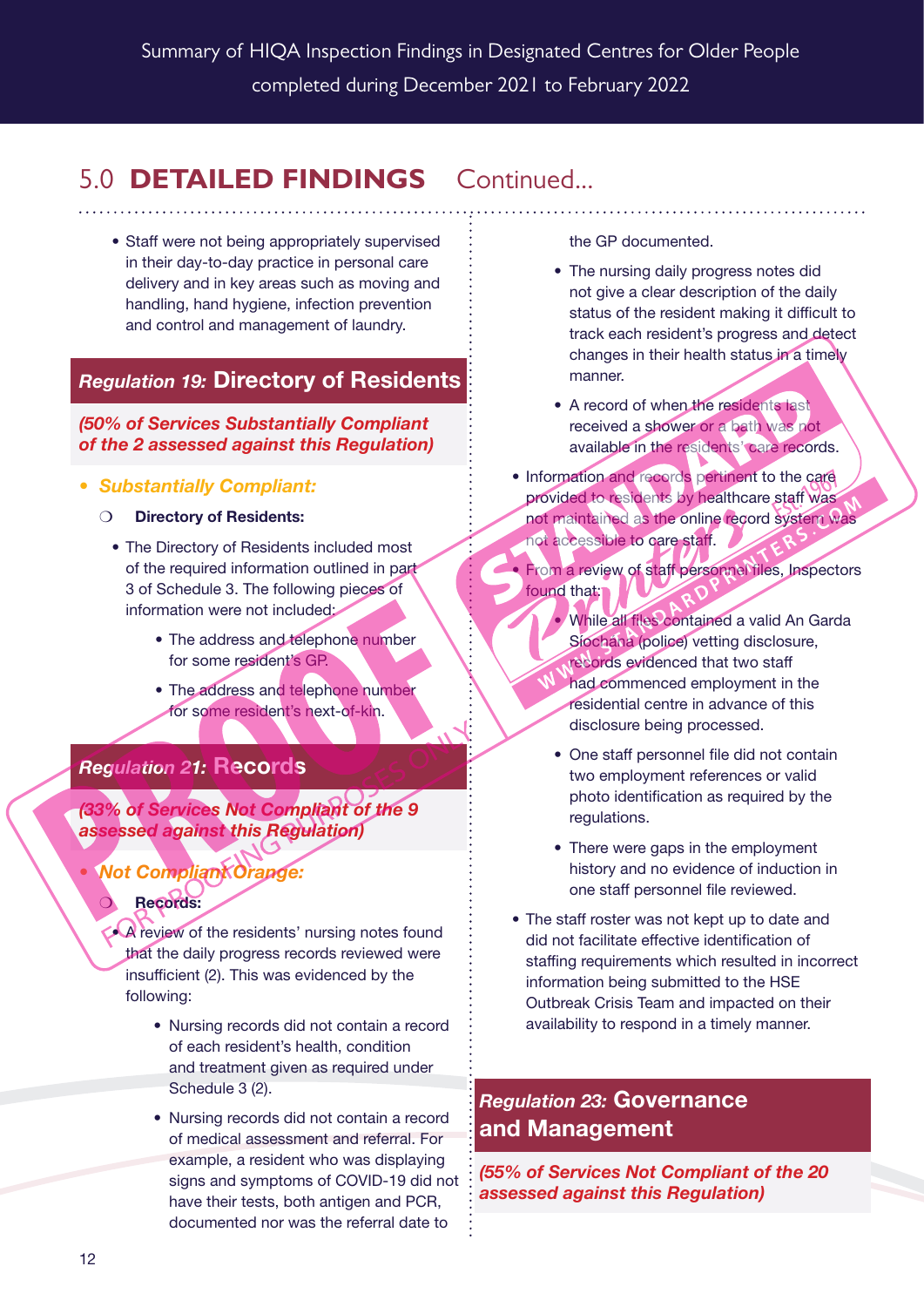#### *• Not Compliant Red:*

#### ❍ Management:

- The Registered Provider had not addressed non-compliances identified on a previous inspection to satisfaction (2).
- Governance and management arrangements were not effective and did not identify the impact of poor quality care and support being delivered to residents (2). This was evidenced by the following:
	- Risk identification and management systems had not picked up serious issues affecting resident welfare.
	- Safeguarding concerns were not correctly identified and managed leaving residents at risk.
	- Analysis of information following regulatory inspections, management meetings or audits were not leading to the development of quality improvement plans or improved resident care.
	- Further oversight of key clinical information was required as information provided to Inspectors on the first day of inspection in regard to residents receiving end-of-life care, restrictive practices and the number of residents under the age of 65 years living in the residential centre was not accurate.
- There were inadequate resources in place to ensure the effective delivery of care in accordance with the Statement of Purpose. For example:
	- The staffing resource provided did not assure that the care and assessed supervision needs of residents were met in line with their assessed needs.
	- Inspectors found that the Management Team resources were redeployed to the provision of direct resident care and this detracted from implementing the systems to monitor, evaluate and improve the quality of the service provided to

#### residents.

• Although a risk register was maintained by the Person In Charge, the system of risk identification required improvement as Inspectors identified a number of risks that had not been entered into the risk register and controls to mitigate the risk were not identified (2). The following risks identified by Inspectors were not included on the risk register:

- The risk associated with ongoing challenges in maintaining safe staffing in the residential centre.
- The fire risks identified (2).
- The systems of risk review, investigation and learning from incidents involving residents required immediate review. Issues included:
	- 25 incidents recorded in the previous 4 months, including thirteen resident falls, had not been reviewed or corrective action implemented.
	- There was no root cause analysis or evidence of learning from the incidents as evidenced by repeated falls involving the same residents.
	- There was no risk analysis or trend analysis of these incidents.

#### ❍ Audits:

- Audit tools were not sufficiently robust or effective to identify findings that Inspectors found on the day of inspection (2). This was evidenced by the following:
	- An environmental audit found 98% overall compliance which differed from this inspection and previous inspections where high levels of dirt and poor hygiene were observed.
	- A care plan audit identified a requirement for improvements, however there was no action plan or person responsible identified to oversee and implement the required improvements.
	- An infection prevention and control audit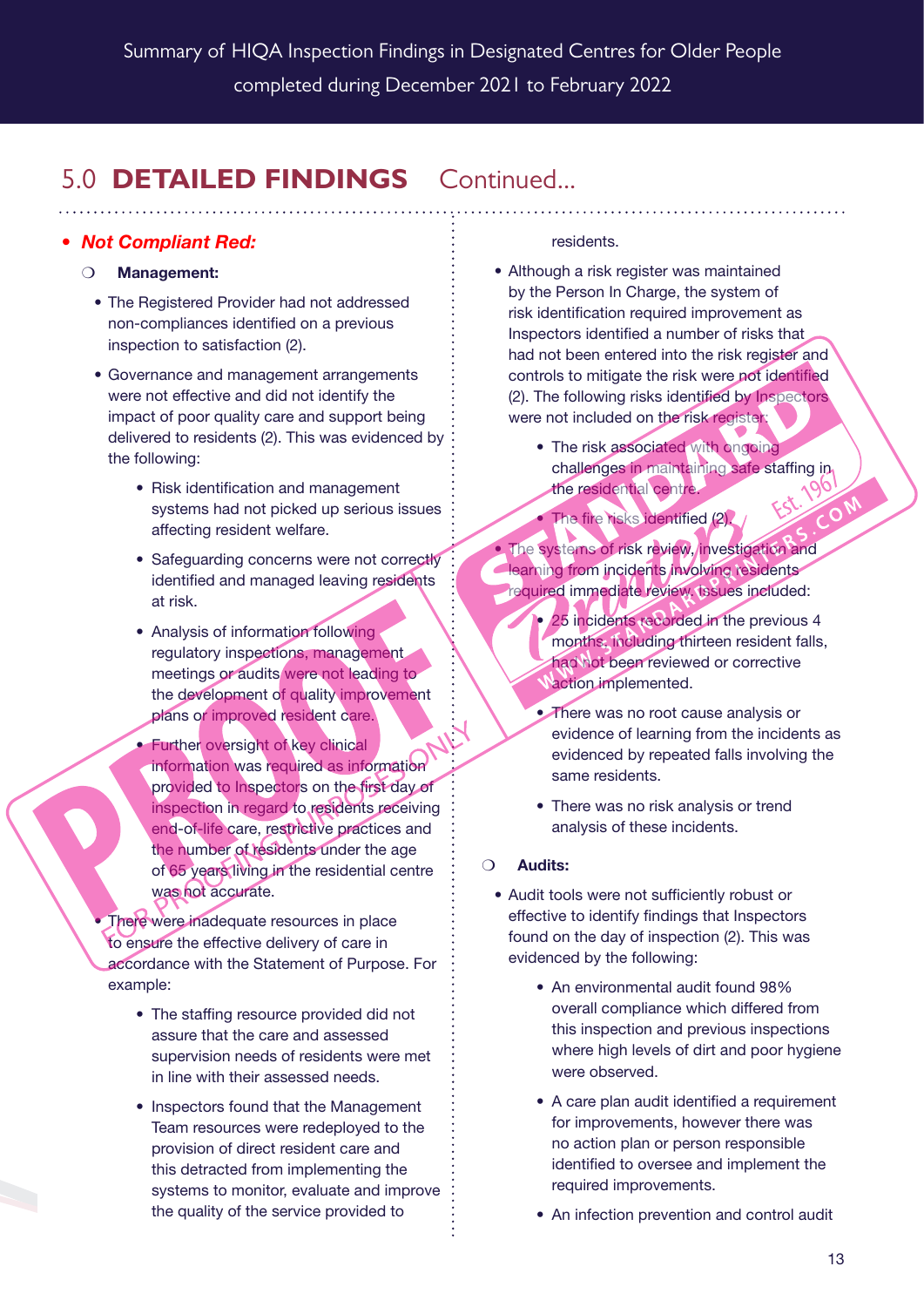concluded that there were insufficient cleaning hours. While Inspectors were told that cleaning hours had increased and a deep clean was complete, the findings of this inspection were that the Registered Provider had either failed to implement or sustain their own recommendations.

#### *• Not Compliant Orange:*

#### ❍ Management:

- There were inadequate staffing resources in place to ensure the effective delivery of care in accordance with the residential centre's Statement of Purpose (3).
- The governance and management systems required strengthening. This was evidenced by the following:
	- Oversight arrangements to ensure that adequate fire safety measures were in place were not effective (3).
	- Following the completion of significant fire safety improvement works in the residential centre, the Registered Provider had not ensured that staff were able to carry out a timely and effective emergency evacuation of residents.
	- Although the Registered Provider had made an application for the renewal of registration and given assurances that the new extension was ready for registration, Inspectors found that the premises, including the new extension, did not meet the requirements of the regulations and further work was required.
	- The roles, remit and decision-making responsibilities of the Operational Management Team were not clearly defined. This resulted in inconsistent monitoring processes and the delegation of some stock control to frontline staff without appropriate oversight.
	- Communications and reporting structures were not clear for all staff, in particular

for agency or relief staff and a formal communication system to report changes in a resident's condition or raise issues of concern during the day was not in place.

- There was insufficient clinical oversight to ensure residents consistently received care in line with their assessed needs and that staff practices were appropriate and in line with training principles.
- The Nominated Persons identified in the residential centre's COVID-19 contingency plan to manage an outbreak, were no longer employed in the residential centre.
- The systems in place to manage an outbreak of COVID-19 were not in line with the residential centre's contingency plan. A failure to implement the recommendations of the public health department and an Infection Prevention and Control Specialist in relation to separate staffing teams and cohorting of residents impacted on the health and welfare of both residents and staff and there was significant onward transmission of the virus.
- Inspectors did not see evidence that the analysis of all information at management meetings was leading to quality improvements. For example, in a management meeting 3 months prior to the inspection there was a discussion relating to inappropriate glove use by staff. This remained a finding on the day of the inspection.
- All risks were not identified and appropriately mitigated. Inspectors found:
	- Risks to residents in relation to fire safety and infection control identified by Inspectors had not been addressed (4).
	- The risk of insufficient isolation facilities for residents who developed symptoms of, or contracted COVID-19 was not identified and appropriate contingency arrangements were not put in place.
	- Risks were not managed in line with the residential centre's risk management policy.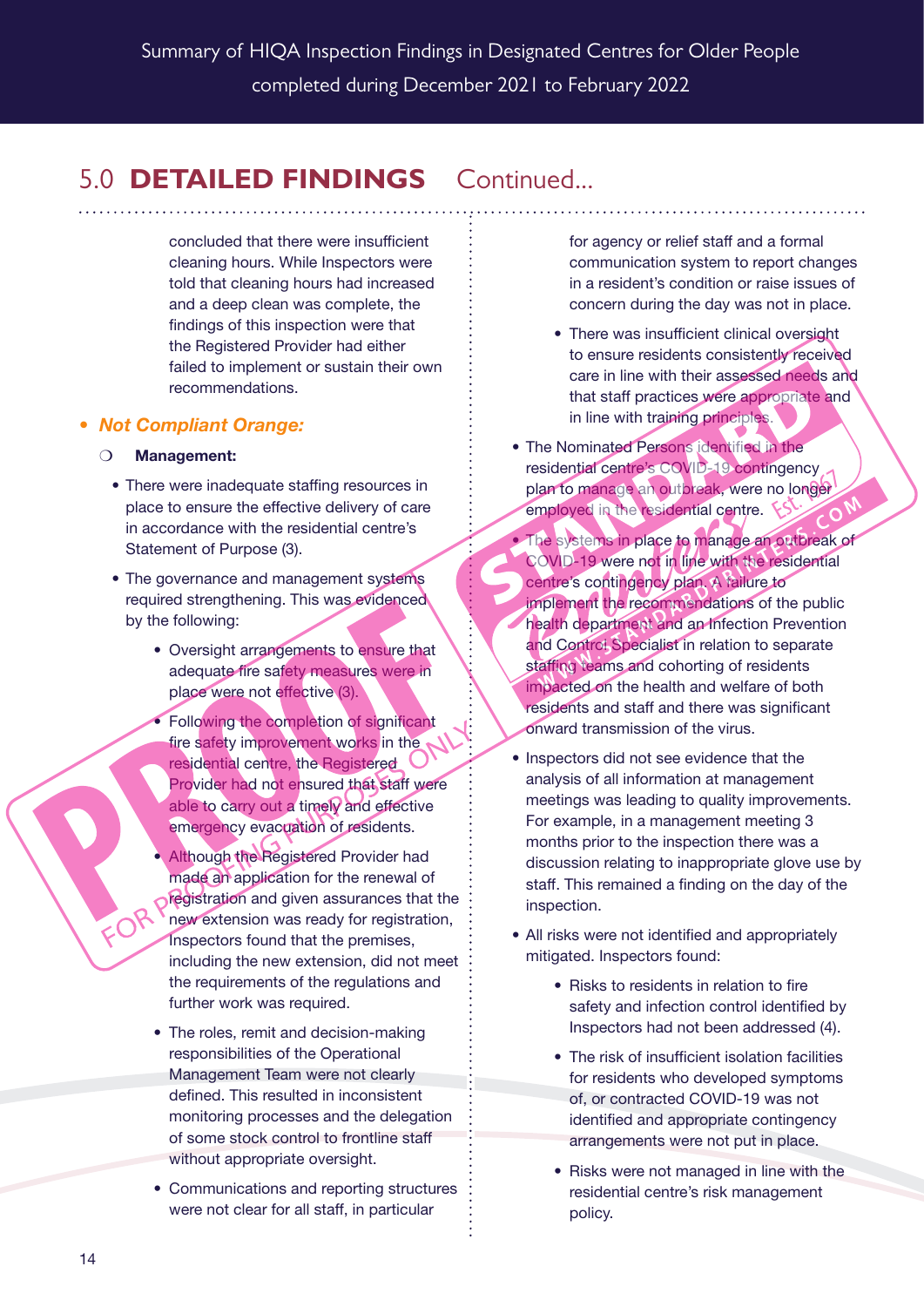- There was no risk register in place and therefore identified risks had not been assessed and any action taken to mitigate these risks had not been documented.
- A power tool and sharp attachments were left unattended along a corridor. This posed a risk to residents passing by who may have picked the tool up. Staff were observed passing through the area, but they did not identify the risk and did not report it to senior staff or remove the tool to a secure room.

#### ❍ Audits:

- Audits completed by staff in the residential centre had not identified a number of noncompliance found on this inspection (2). For example, previous hygiene audits had recorded 100% compliance however Inspectors found examples where adequate cleaning had not taken place.
- Environmental and other audits of key areas of the service were not consistently followed up with clear time-bound action plans and follow-up reviews to ensure that the required improvement actions were completed (2).
- A number of audits seen did not have percentage findings or clear action plans with a person identified to respond to improvements required. For example, eight audits completed over a 5 month period were seen to be incomplete as they did not have a total percentage recorded.

## *Regulation 31:* Notifications of Incidents

#### *(10% of Services Not Compliant of the 10 assessed against this Regulation)*

#### *• Not Compliant Orange:*

- ❍ Notification of Incidents:
	- Inspectors found evidence where five notifications in relation to an allegation of

suspected or confirmed abuse had not been submitted to the Chief Inspector as required.

#### *Regulation 34:* Complaints Procedure

#### *(13% of Services Not Compliant of the 15 assessed against this Regulation)*

#### *• Not Compliant Orange:*

#### ❍ Complaints:

- Inspectors found that a number of complaints were not managed or responded to in a timely manner and that the satisfaction of complainants verbalised to Inspectors on the day of inspection did not accord with the complaints record viewed. Issues included:
	- Inspectors heard that written complaints made some months earlier did not receive a response.
	- On review of the complaints record, Inspectors saw that dates entered for receipt of the complaint did not accurately reflect the dates on which the complaints were originally made.
	- The complaint records were not sufficiently detailed to provide an accurate timeline of communications or interventions taken, to determine the adequacy of the response.
	- One complainant had to wait three weeks, following agreement on the manner of resolution, to have the complaint fully resolved.
- Only one complaint had been recorded in the complaints log for 2021. Based on discussions with residents, complaints that had been made to staff prior to the day of the inspection had not been recorded and had not been satisfactorily resolved.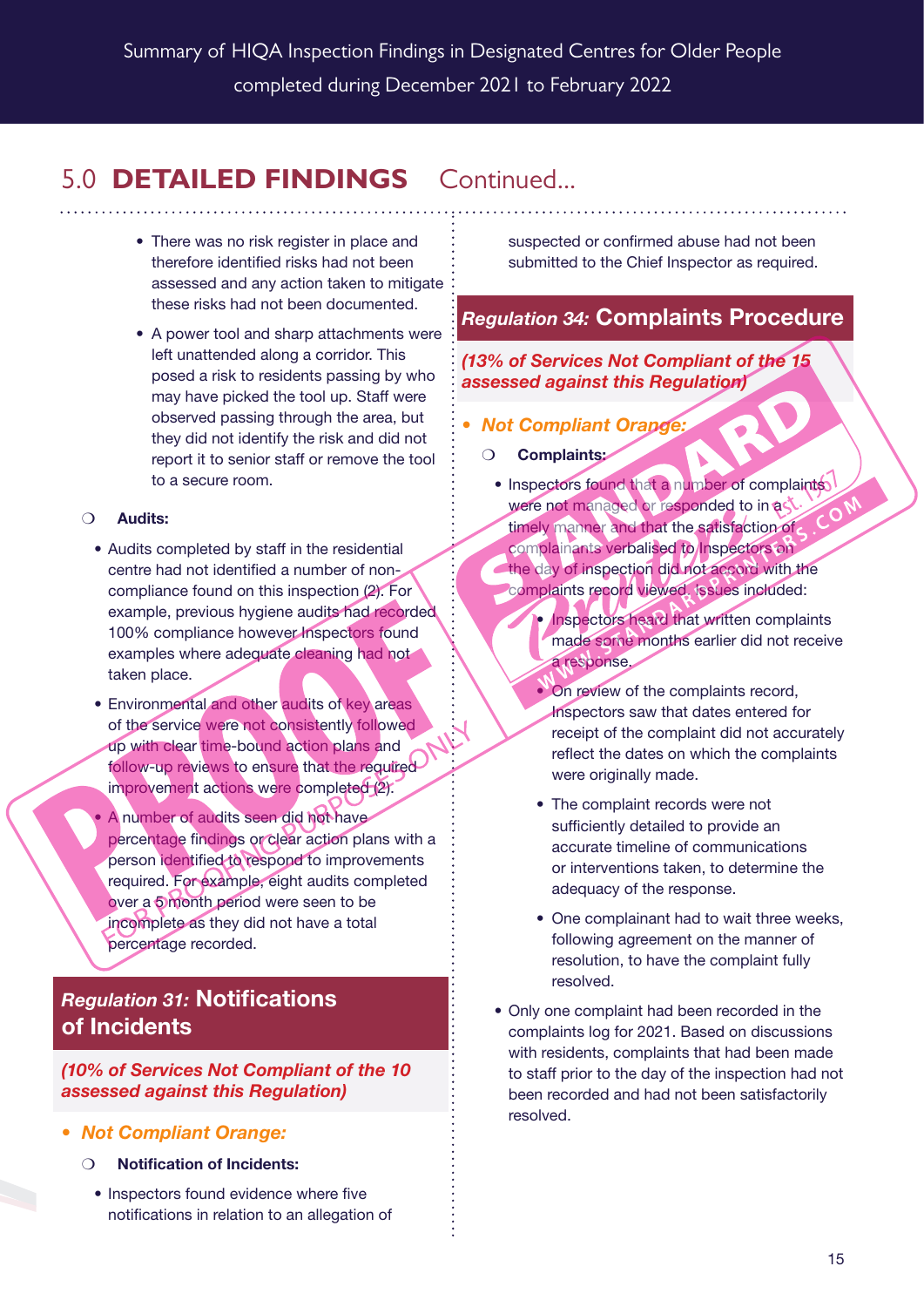# *Dimension 2:* Quality and Safety

#### *Regulation 5:* Individual Assessment and Care Plan

#### *(33% of Services Not Compliant of the 18 assessed against this Regulation)*

#### *• Not Compliant Orange:*

#### ❍ Care Plans:

- The Person In Charge and nursing staff confirmed that residents and, where appropriate, their relatives were consulted in regard to their changing needs and consulted when care plan reviewed occurred. However, the records maintained and conversations with residents did not provide assurance in regard to this process (2).
- Although some daily nursing care records were person-centred and included some details on the resident's mood and well-being, most were focused on basic care needs and did not give sufficient insight into the overall health and wellbeing of residents (2).
- Clinical risk assessments and associated care plans were not always prepared in line with regulatory requirements which directly led to poor outcomes for residents. Issues identified included:
	- There were no social care plans developed for residents (2).
	- A risk assessment and care plan were not in place for every identified care need (2).
	- Some residents with a high risk of malnutrition did not have an up-to-date nutritional risk assessment completed, there were gaps in their weight records and resident care plans were not updated with the action to be taken to address weight loss (2).
	- A care plan was not completed for a resident admitted to the residential centre 2 months previously.
- A falls risk assessment was not completed on admission, as required by regulations.
- A resident sustained five falls in a short time frame. A reassessment of the resident's falls risk was not conducted following each fall. There was no falls care plan or preventative measures in place for this resident.
- A resident's needs in relation to incontinence had not been recognised on the risk assessment that informed their care plan resulting in insufficient guidance to staff on this resident's care.
- A resident with a history of pressure wounds and identified as a high risk of developing pressure wounds did not have pressure relieving equipment in the form of an alternating air mattress as described in their care plan.
- There were no care plans in place for residents receiving antibiotic therapy or pain management care plans for residents receiving analgesia.
- Two residents reported that their personal hygiene needs were not met. Care plans did not provide evidence of the level of personal hygiene delivered to residents. Records only detailed "wash" and did not provide sufficient detail relating to what this wash entailed. Staff were unable to verify the level of assistance provided to residents.
- Care plans were not reviewed as resident needs changed, for example when residents return to the residential centre following a period of acute care in hospital, Inspectors found care plans were not updated within 48hours.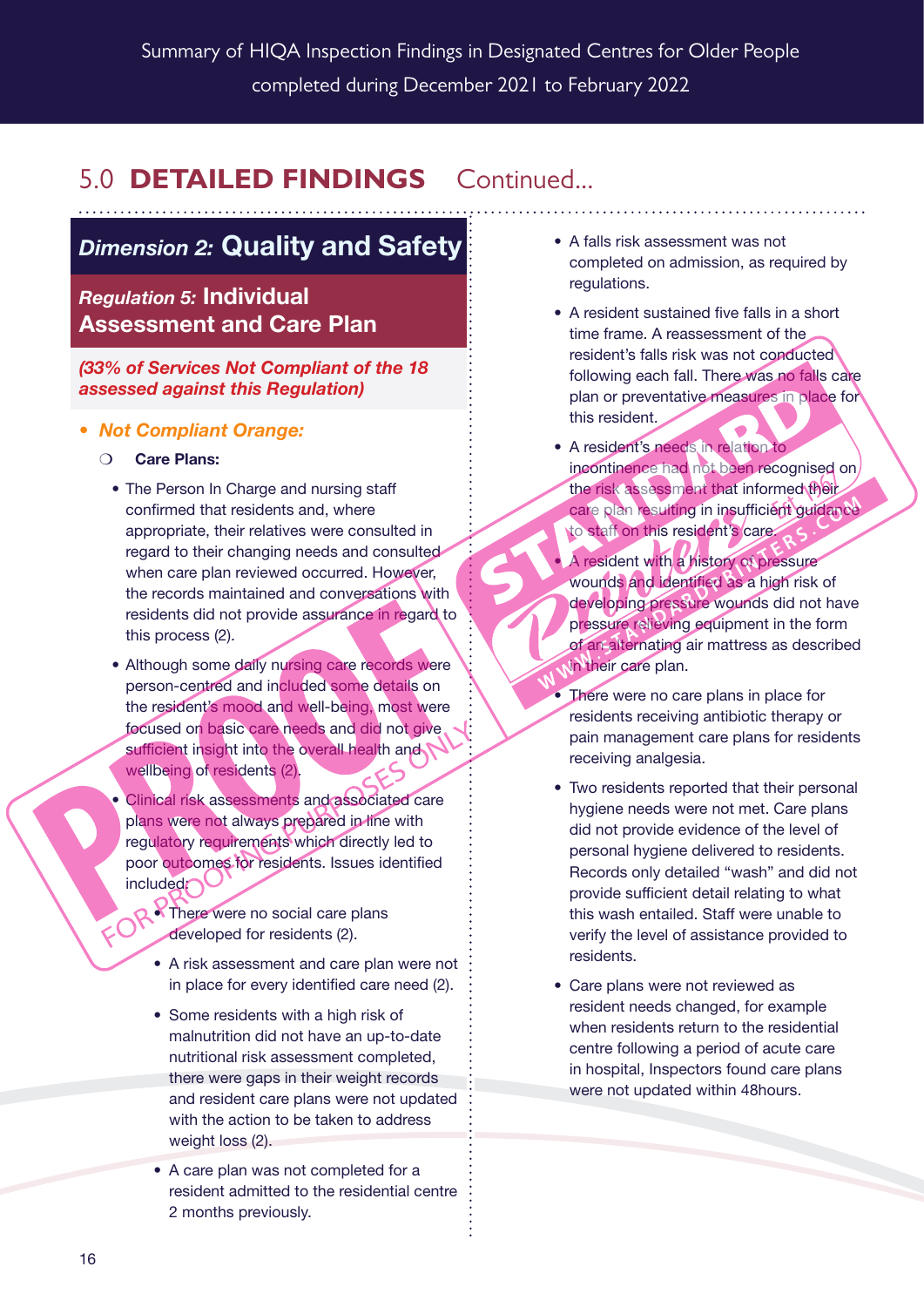#### *Regulation 6:* Healthcare

*(12% of Services Not Compliant of the 17 assessed against this Regulation)* 

#### *• Not Compliant Orange:*

#### ❍ Healthcare:

- The organisation of nursing duties did not ensure that residents received a high standard care. Only one nurse was allocated to carry out the medication administration round for 56 residents in the residential centre. Inspectors were informed that this was managed by half of the residents receiving their morning medicines prior to 8am from the night nurse on duty. This meant that these residents received their medications before the prescribed time for administration.
- The lack of appropriate nursing assessments and reviews meant that a number of referrals for specialist advice and care were delayed. A resident who had been assessed as being at high risk of malnutrition 4 months previously had not been referred to a dietitian and they remained at high risk of malnutrition at the time of this inspection.
- The Registered Provider did not ensure that a high standard of evidence-based medical and nursing care was provided for all residents. For example:
	- Residents who were COVID-19 positive did not have appropriate as required medication prescribed to manage potential deterioration associated with COVID-19. This was not in line with the residential centre's own COVID-19 preparedness plan which states that an anticipatory care plan will be developed, including supportive palliative management for end of life provision.
	- There was no plan in place for any of the COVID-19 positive residents to be reviewed by their GP.

# *Regulation 7:* Managing Behaviour that is Challenging

*(22% of Services Not Compliant of the 9 assessed against this Regulation)* 

- ❍ Managing Behaviour that is Challenging:
	- Inspectors found that the Person In Charge did not manage and respond to incidents of responsive behaviours that posed a risk to residents. This was evidenced by the following:
		- Staff were not following good practice by completing antecedent behavioural consequence (ABC) charts or reviews on responsive behaviours and therefore did not respond to or manage incidents appropriately.
		- Some incidents of responsive behaviour were not recognised by staff. As a result, these incidents were not managed appropriately and repeat incidents occurred.
	- The Registered Provider failed to ensure that restraint was only used in accordance with national policy (2). Inspectors observed:
		- Some restrictive practices were found to be in place for all residents The door into one unit was locked by key. This was recorded as a restrictive practice in resident care plans with the reason being "doors locked for other residents". Two residents told Inspectors that they would like to leave the unit when they chose to but were unable to.
		- Some residents did not have access back into their bedrooms after they had left them. The doors were only accessible by a fob system, not all residents possessed a fob. Staff stated this system had been installed to prevent residents from entering other resident rooms but in the process had restricted the resident entry into their own bedroom.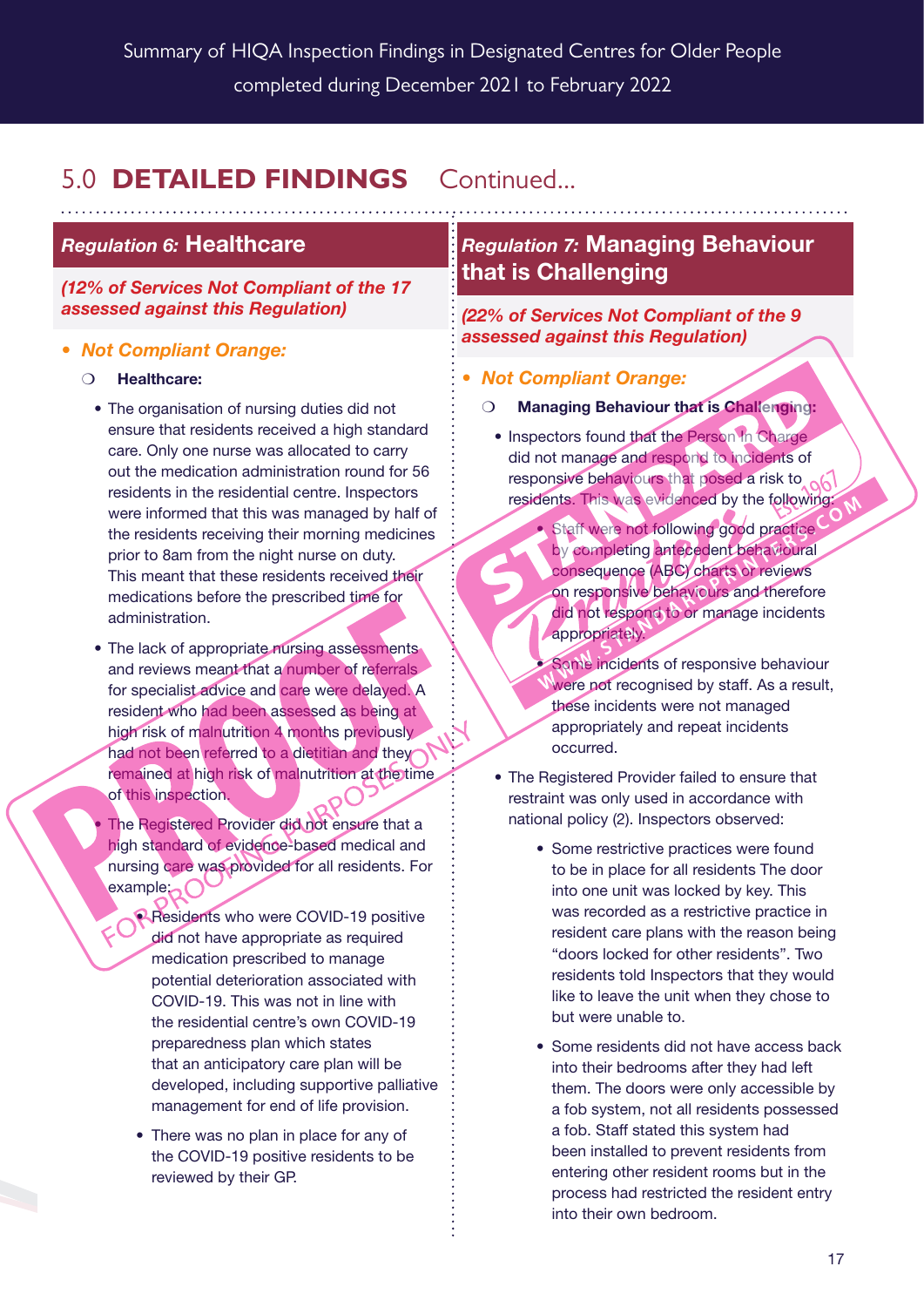• The smoking-room door was locked and there was a poster up displaying smoking times. Staff confirmed that the smoking room was locked in between smoking times.

#### *Regulation 8:* Protection

*(33% of Services Not Compliant of the 9 assessed against this Regulation)* 

#### *• Not Compliant Orange:*

- ❍ Protection:
	- The Registered Provider had failed to take all reasonable measures to protect all residents from abuse. Inspectors raised ongoing concerns of abuse as a result of responsive behaviours.
	- Inspectors were not assured that the staffing resources could meet the supervision needs of residents to ensure all residents were safeguarded from the risk of peer-to-peer abuse.
	- The Registered Provider's safeguarding policy was not being followed. Incidents that met the definition of abuse were not managed through the safeguarding procedures. Inspectors found five safeguarding incidents which had not been investigated by the Person In Charge.
	- Although 98% of staff had received safeguarding training, Inspectors found abuse was not recognised and as a result preventative measures were not put in place.
	- While safeguarding risk assessments and safeguarding plans were in place for residents with specific safeguarding needs, further improvement was required to ensure each resident was provided with a Multi-disciplinary Team (MDT) approach and that staff were aware of each resident's safeguarding plans and that the planned actions to mitigate risk were implemented.
	- Inspectors found that the planned actions in resident's safeguarding plans were not being implemented by staff (2). For example, a number

of residents were assessed as requiring close supervision by staff when attending communal areas and other residents were assessed as requiring observation checks every 15 minutes. However, Inspectors observed that this was not taking place.

#### *Regulation 9:* Residents' Rights

#### *(19% of Services Not Compliant of the 16 assessed against this Regulation)*

- ❍ Resident Rights:
	- A resident's meeting was held on day one of this Inspection, however the minutes of this meeting did not detail the feedback from residents in a way that improvement actions could be identified and shared with the relevant staff.
	- The layout of multioccupancy rooms did not ensure that residents could undertake personal activities in private (2). Inspectors observed:
		- Residents were sleeping and watching television within their bed spaces without privacy screens. The mobile privacy screens available were not large enough to provide sufficient privacy. Inspectors observed maintenance staff working in these areas.
		- Some privacy screens, when drawn, obstructed the view of the television.
		- The layout of some privacy screens meant that a resident had to enter the bedspace of another resident to access en-suite facilities.
		- In one room there was inadequate space between the foot of the bed and a wardrobe for a resident to pass through with ease.
	- The Registered Provider failed to ensure that residents were able to exercise choice with regards to breakfast time and access to the dining room. The dining room was locked at 09:10 and residents were seen to be queuing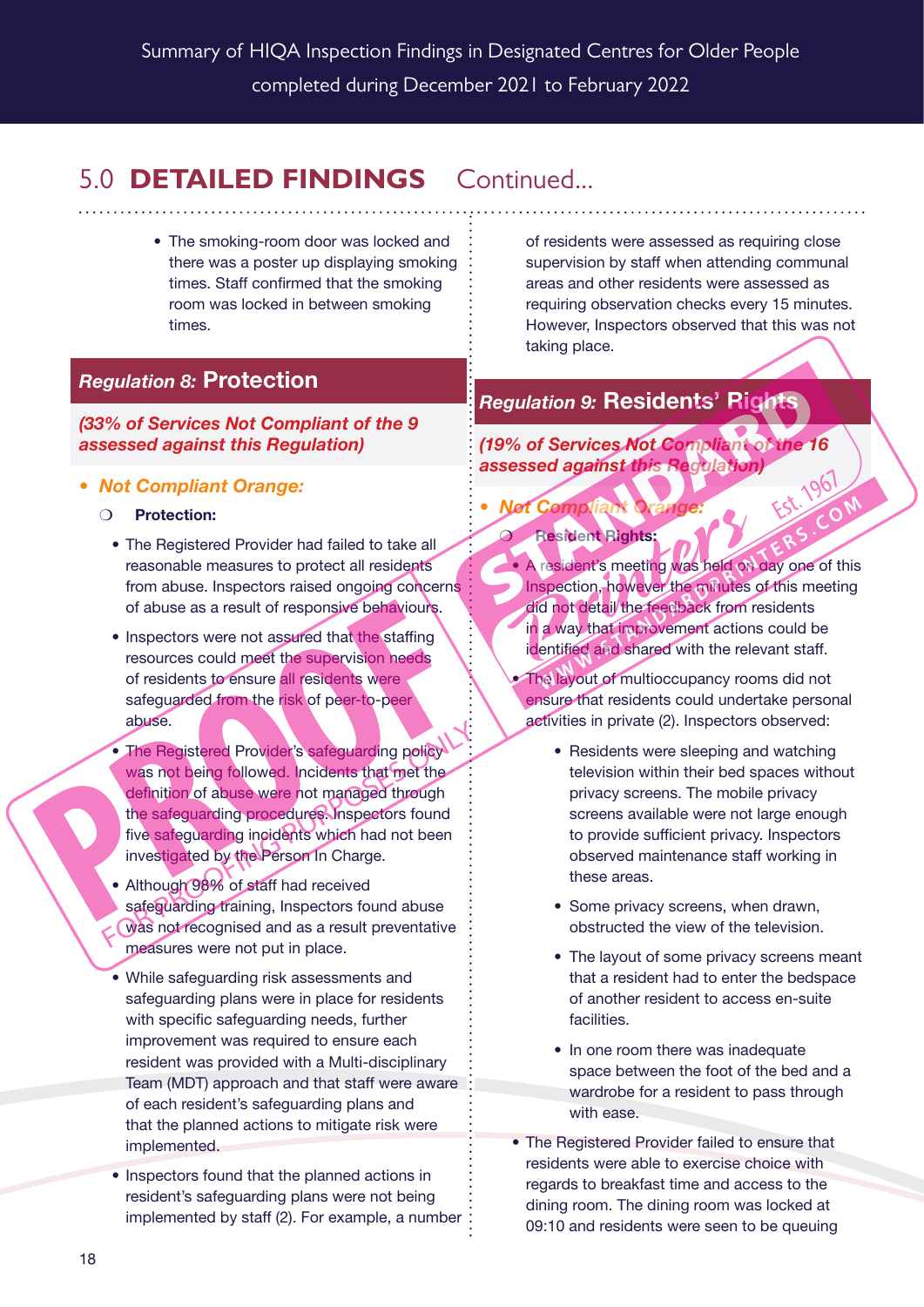outside. Residents commenced their breakfast at 09:45 which was an hour delay according to the agreed breakfast time schedule.

- The ongoing staffing challenges impacted on residents' choice in regards to the provision of showers. Staff reported that only one resident had received a shower on the morning of inspection but all residents had received assistance with personal hygiene needs. Staff reported that they were attempting to complete residents' showers in the afternoon when it was not as busy.
- The Registered Provider was not providing opportunities for all residents to participate in activities in accordance with their assessed needs and preferences. This was evidenced by the following:
	- Residents had restricted access to an activity schedule and social engagement due to the allocation of social care staff.
	- There were no activities for residents who chose to remain in their bedroom. Residents who chose to remain in their bedrooms told Inspectors that they were not provided with meaningful activities or one-to-one engagement unless they used their call bell for assistance.

#### *Regulation 12:* Personal Possessions

*(17% of Services Not Compliant of the 6 assessed against this Regulation)*

#### *• Not Compliant Orange:*

- ❍ Personal Possessions:
	- Wardrobe space was limited in a number of multi-occupancy bedrooms to small, half width, half-height wardrobes and a chest of drawers for each resident. Inspectors found:
		- In one resident's bedroom numerous items of clothing were seen hanging outside the wardrobe as there was not sufficient room inside to store them all.
		- A number of residents told Inspectors

they would like more wardrobe space.

- One resident said she sent her extra clothes items home due to insufficient space.
- Not all wardrobes were adjacent to residents' individual bedroom space which made access to their personal clothing difficult.

#### *Regulation 13:* End of Life

*(20% of Services Substantially Compliant of the 5 assessed against this Regulation)*

#### *• Substantially Compliant:*

- ❍ End of Life:
- In some records reviewed, resident's end-oflife care wishes had not been obtained and this required further oversight. Inspectors found that records did not evidence if family or friends were kept informed of the resident's condition.

#### *Regulation 17:* Premises

#### *(54% of Services Not Compliant of the 13 assessed against this Regulation)*

- ❍ Premises:
	- Ongoing preventative maintenance required improvement to ensure the premises was maintained to a high standard. This was evidenced by the following:
		- Paintwork on walls, doors, door frames and skirting were badly damaged (5).
		- The floor covering in several circulation areas was damaged or uneven and posed a trip hazard (3).
		- A number of fixtures and fittings were rusted and required maintenance, repair and/or replacement (2).
		- A decommissioned pipe in a shared bathroom created a trip hazard as it was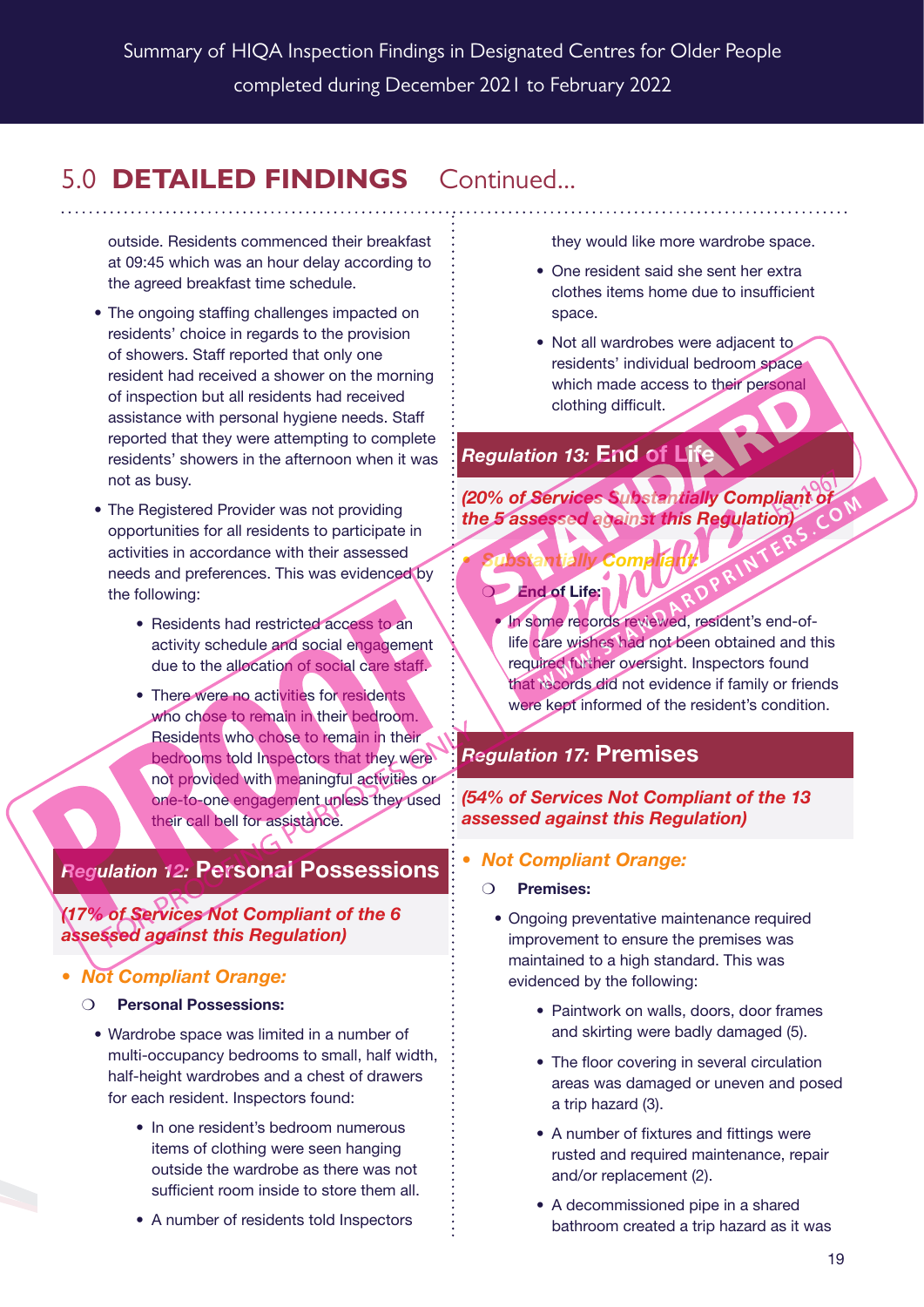protruding from the wall and lying across the floor.

- The external garden had overturned furniture, a traffic cone, bags of rubbish and moss growing on the path.
- The existing staff changing area required review in terms of size, location and **facilities**
- One resident's television was awaiting repair for over 5 months.
- Sanitary facilities were limited around the residential centre (3). Inspectors found:
	- Sanitary facilities for 13 residents comprised of two toilets and one shower. When the shower was in use, there was only 1 toilet available for residents.
	- One shower facility was used as a storage area. This meant that 10 residents had access to one shower and one bath. Six residents had to travel to another corridor to access these shower facilities.
	- There was one toilet and one shower for 9 residents.
- There was inadequate storage seen across the residential centre which impacted on resident's rights and infection control. For example:
	- Hoists, commodes and unused beds/ mattresses were stored within resident's rooms (2).
	- Communal rooms were used to store items such as a chair scales, Christmas decorations, a pair of slippers and wheelchairs (2).
	- A room registered for the purpose of storage of equipment was in use as an office.
	- Six commodes were stored in a communal shower/toilet used by residents.
	- Resident's personal hygiene products stored under the sink in the laundry.
	- The cleaning trolley was stored in the dirty

#### utility room.

• There was no clean utility or treatment room for the storage and preparation of medications, clean and sterile supplies and dressing trolleys.

- Dedicated safe storage areas for all cleaning chemicals and equipment was not available. Inspectors observed cleaning chemicals inappropriately stored in an unlocked utility room.
- The laundry services were not suitable for their current purpose. The following gaps were identified:
	- There was insufficient space to separate clean and dirty laundry.
	- A stainless-steel sink with double drainer was not available.
	- Inspectors observed laundry containers, walls and ceilings dripping with water caused by condensation due to inadequate ventilation. This presented a risk of water coming into contact with electrical outlets and equipment.
- The 'dirty' utility rooms were small, poorly ventilated and did not facilitate effective infection prevention and control measures. For example:
	- There was one sink designated as a hand wash sink. A separate sink for washing resident equipment was not available. Using sinks for both handwashing and the cleaning of equipment should be discouraged as this will significantly increase the risk of hand and environmental contamination.
	- There was no sluice hopper for disposal of body fluids in the 'dirty' utility room.
- The Registered Provider failed to ensure that the residential centre was designed and laid out to meet the needs of the residents. This was evidenced by the following:
	- Residents in the multi-occupancy bedrooms did not have 7.4m<sup>2</sup> of floor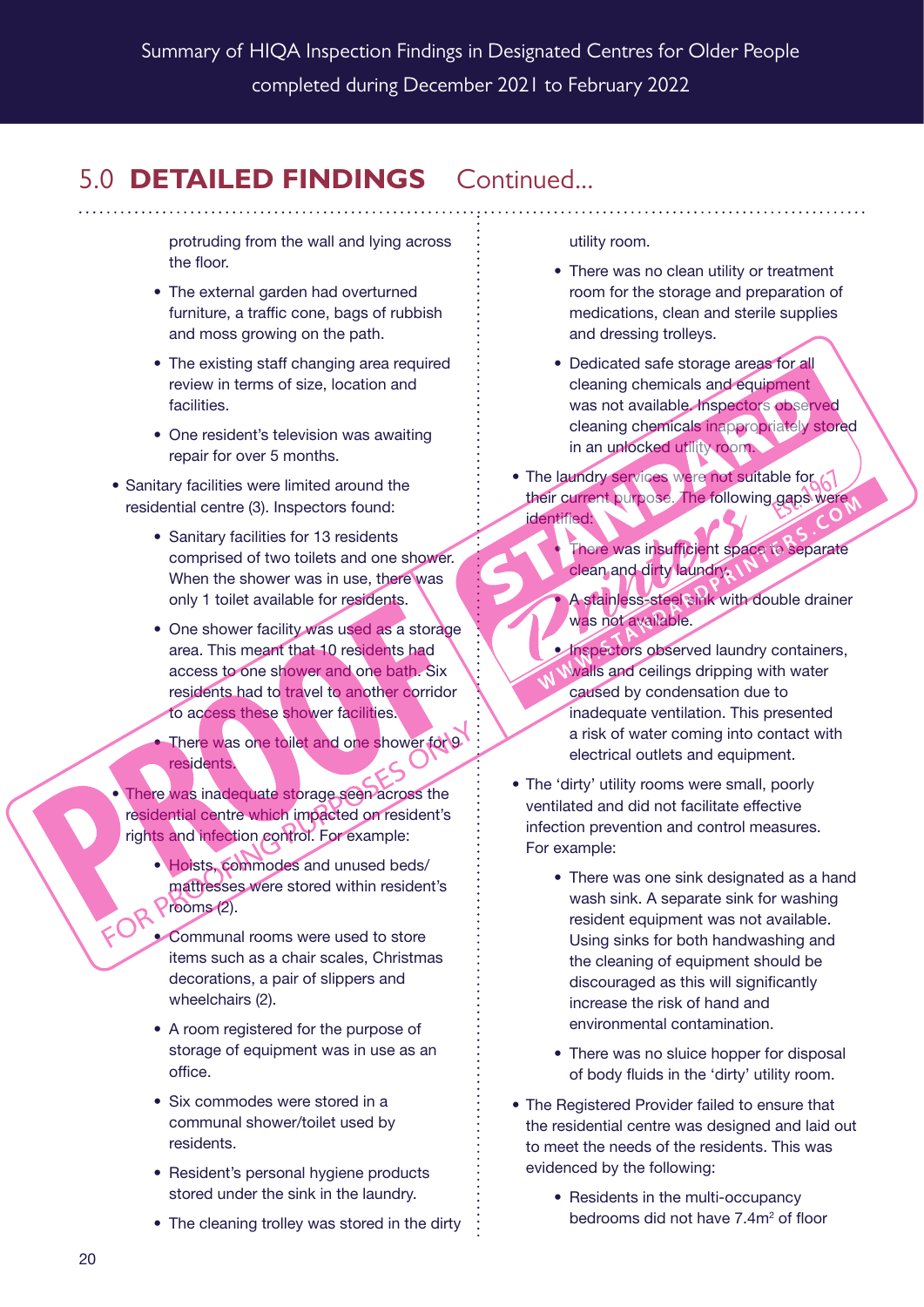space allocated to them.

- Spacing between resident beds within one multi-occupancy room did not meet the minimum distance of one meter recommended to manage the risk of all droplet transmitted infections including COVID-19.
- Residents were unable to make choices relating to their environment due to the open layout of the multi-occupancy rooms which meant residents could not control light or noise in their bed spaces.
- The resident's bedside locker, wardrobe and chair were outside the privacy curtain.
- Twin bedrooms did not have adequate space for residents to have a comfortable chair at their bedside or an additional chair for visitors, manoeuvre a hoist or to store personal clothes and belongings.
- There was no access to a safe, enclosed outdoor area for residents. The external area in use presented a high risk as it was also used for deliveries and there was a motor bike parked there.
- There was only one communal space, a day/dining room, available for 17 residents which is inadequate.

#### *Regulation 26:* Risk Management

*(29% of Services Not Compliant of the 7 assessed against this Regulation)*

#### *• Not Compliant Orange:*

#### O Risk Management:

- Risk management processes were not fully established and/or were not embedded in practice. This was evidenced by the following:
	- The arrangement for hazard identification and risk assessment was not sufficient.
	- The risk register did not include all of the risks identified in the residential centre,

measures in place to control the risks or an identified person responsible to ensure control measures were not implemented.

- Inspectors found risks not identified in the risk register. These included risks associated with delegation of stock control, chemicals stored in unlocked storage areas and poor moving and handling practices.
- A complete cycle of identification, management, trending, learning and ongoing review to ensure improvement to care delivery was not in place.
- The risk management policy reviewed on inspection did not contain the requirements of Regulation 26 in respect of identifying measures and actions to control risks of:
	- Abuse,
	- The unexplained absence of any resident,
	- Accidental injury to residents, visitors or staff,
	- Aggression and violence,
	- Self-harm.

#### *Regulation 27:* Infection Control

*(67% of Services Not Compliant of the 18 assessed against this Regulation)*

- O Infection Prevention and Control:
	- Inspectors identified inconsistencies in infection prevention and control precautions in residential centres experiencing an outbreak at the time of the inspection. This was evidenced by the following:
		- Cohorting arrangements were not in place for residents that had tested positive for COVID-19 infection in line with the residential centre's own COVID-19 Preparedness Plan (2).
		- PPE was not being used appropriately (2).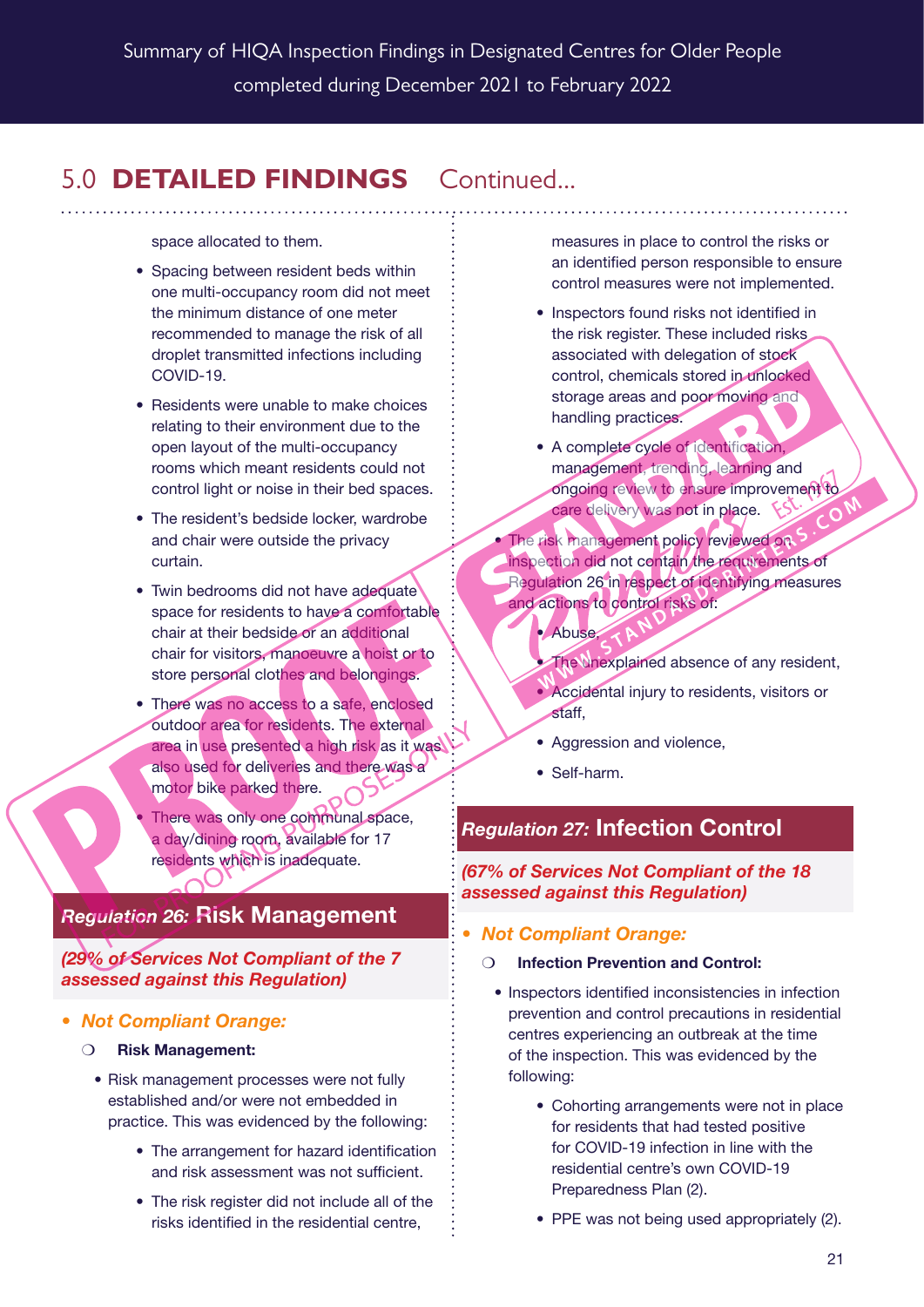Inspectors observed staff not removing PPE in between rooms, staff wearing PPE inappropriately and extensive use of PPE in non-COVID-19 areas.

- There was crossover of cleaning staff between COVID-positive and not detected areas (2). This crossover between areas placed a significant risk on transmission of infection throughout the residential centre.
- PPE stations were haphazard and contained more equipment than was necessary which increased the risk of cross contamination.
- There was no identified Person or Persons with appropriate knowledge and skills to manage key areas of infection prevention and control within the residential centre.
- The nurse on duty was caring for both residents with confirmed COVID-19 and residents in whom COVID-19 had not been detected.
- Separate dining and changing facilities were not available for staff allocated to care for residents with COVID-19 and for those who did not.
- The housekeeping trolleys were not allocated to COVID-19 areas and non-COVID-19 areas, thus, running the risk of cross contamination during cleaning.
- Cleaning equipment was transported between the COVID- positive and notdetected areas. Equipment used in the cleaning and disinfection of an isolation area should be single use where possible and stored separately to equipment used in other areas of the facility.
- There were insufficient local assurance mechanisms in place to ensure that the environment and equipment was decontaminated and maintained as outlined in "*HIQA National Standards for infection prevention and control in community services (2018)*". Inspectors found:
- Damaged, worn and torn chairs, cushions, mattresses and patient mobility aids were seen which inhibited cleaning for these items (3).
- Staining and rust were observed on items such as shower chairs, bathroom fittings, grab rails and wheelchairs (3).
- Toilet bowls and seats were dirty (3).
- Unacceptable levels of dust were present on the undercarriages of some beds, curtain rails, on top of wardrobes and on lights over resident beds (2).
- Dirt and debris were seen on the floor in the kitchen (2).
- Carpets were not clean on inspection and there was no schedule for decontamination of carpets or fabric covered furnishings in place.
- Inappropriate storage had the potential to lead to cross-contamination (2). For example, Inspectors found cleaning materials stored with food items, staff belongings on shelves in the kitchen and unused incontinence wear removed from its packaging and stored on a shared bathroom shelf.
- Equipment, cleaning supplies and boxes were seen stored on the floor which is inappropriate and unsafe as cleaning the floor beneath is impossible and the items become contaminated (3).
- Open-but-unused portions of wound dressings were observed in the treatment room. Re-use of open but unused wound dressings is not recommended due to risk of contamination (2).
- Reusable nebuliser chambers were not rinsed with sterile water and stored dry after each use. The residual volume should be rinsed out with sterile water after use and reusable nebuliser chambers should be stored clean and dry between uses. Medication is delivered directly to the lungs and could, if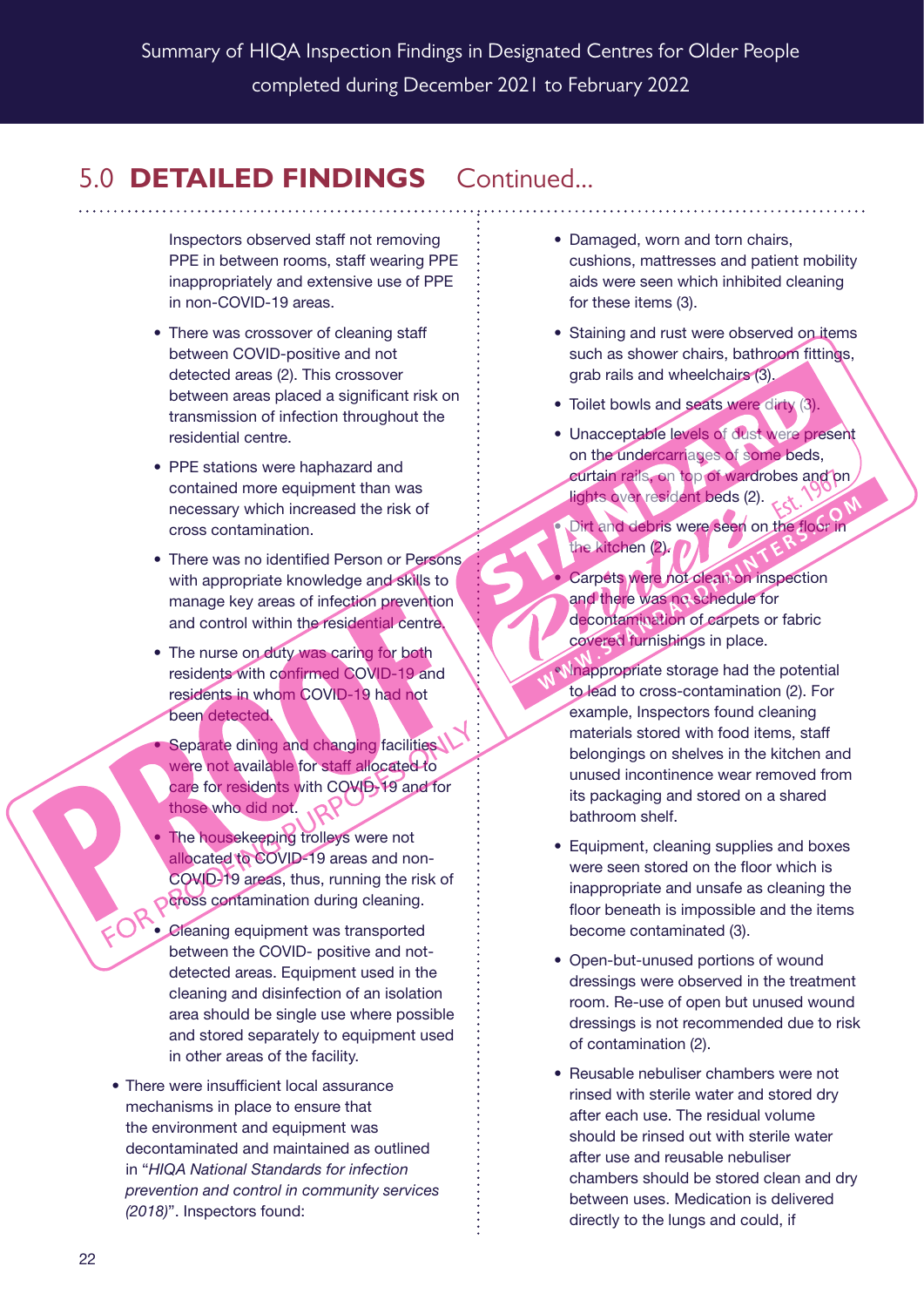contaminated, be a source of infection (2).

- Several hoist slings were found hanging off pieces of equipment and no resident identifiers were seen on the slings, indicating they were not resident specific.
- The inspector observed medicine cups and spoons being washed in the hand wash sink in the treatment room.
- The surfaces on a cleaning trolley in use was observed to be unclean (2). This posed a risk of infection transmission as the cleaning trolley was transported to all areas of the residential centre each day.
- Cleaning schedules to ensure all communal equipment was cleaned in between each use were not in place (2).
- Cleaning frequency of frequently touched surfaces was not completed at least twice daily as recommended.
- Cleaning staff were using a hoover without a HEPA filtration system which is not recommended.
- Cleaning products were not being used in accordance with manufacturers guidelines (3). Inspectors observed incorrect dilution rates, bleach being mixed with detergent and a chlorine-based product inappropriately being used for routine environmental cleaning.
- Bottles of cleaning preparations prepared by cleaning staff were not labelled to identify the contents or dated to ensure they were discarded after each 24 hour period.
- The same mop and water were used for up to six bedrooms. Mop buckets were emptied and refilled in resident's ensuite toilets and showers.
- Inspectors were informed that resident's used wash-water was emptied down hand wash sinks in resident's rooms. This practice should cease as this will significantly increase the risk of

environmental contamination and cross infection (4).

- The dirty utility room contained a bedpan washer that had a display but did not indicate what temperature was reached during the disinfectant cycle. Records were requested regarding the service history, but none were seen.
- There was no bedpan washer or macerator currently available for use in the residential centre. Manual cleaning and disinfection must be avoided as the risk of contamination is too high (2).
- Spill kits in the dirty utility room contained out of date chlorine disinfectant tablets (3).
- Appropriate signage in the laundry room to clearly support the processes in place were not available.
- Clean laundry was hung directly above a hand wash sink in the laundry which posed a risk of contamination.
- Appropriate resources for the safe transportation and cleaning of soiled clothing and bed linen were not available to staff.
- Barriers to effective hand hygiene practice were identified. Inspectors observed:
	- Available sinks designated for hand hygiene did not comply with current recommended specifications (4).
	- There was a limited number of clinical hand wash sinks in the residential centre and many were dual purpose (4).
	- Staff practice did not reflect the World Health Organisation's (WHO) five moments of hand hygiene (2).
	- More than one staff member was seen to be wearing hand and wrist jewellery (2).
	- The underside and inside of a number of wall mounted soap and alcohol hand gel dispensers were unclean.
	- PPE and alcohol hand rub were not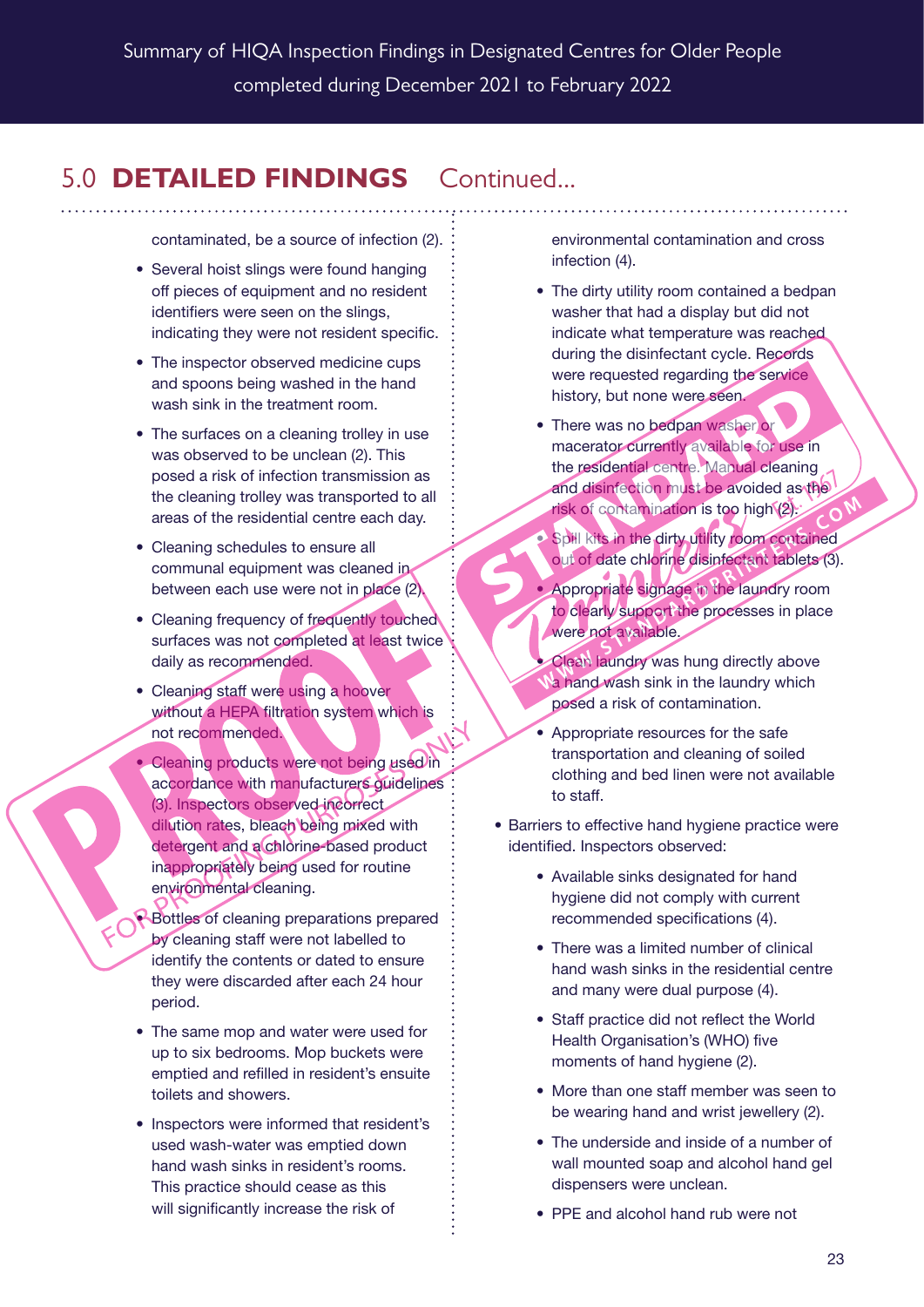available in key transit areas of the residential centre such as the entrance to dining rooms.

- The following issues important to good infection prevention and control practices required improvement:
	- PPE such as gloves and masks were used inappropriately during the course of the inspection (2). For example, Inspectors observed staff members gelling their gloves, not removing gloves prior to exiting residents' rooms, wearing gloves when there was no indication do to so, wearing the white surgical masks the wrong way around and wearing masks under their chins while outside the building.
	- Inspectors observed that staff members did not adhere to required social distancing measures while on scheduled break times (2).
	- Residents were not social distancing at dinner and were observed to be congregated in a small dining area, which increases the risk of transmission of infection.
	- Care staff were observed entering the kitchen, without following appropriate procedures and wearing appropriate attire, which was an infection control risk and may increase the risk of cross infection.

#### *Regulation 28:* Fire Precautions

*(75% of Services Not Compliant of the 16 assessed against this Regulation)* 

#### *• Not Compliant Red:*

- ❍ Fire Safety:
	- There were risks identified in relation to fire safety management which resulted in an urgent action plan being issued to the Registered Provider as the Inspector was not assured that

residents could be safely and quickly evacuated in the event of a fire (5).

- The Registered Provider was not taking adequate precautions against the risk of fire (5). Inspectors found:
	- A fire blanket stored in the external smoking shed was undersized for its intended use as a fire blanket for residents.
	- The lint from a dryer in the laundry room had not been emptied and resulted in a build-up of lint.
	- Five oxygen cylinders were stored within the conservatory. While the cylinders were noted to be securely stored in place, there was an excessive number of cylinders stored and they were at risk of being damaged by moving equipment or wheelchairs.
	- An attic area had large volumes of combustible storage and was not adequately fire separated from the rooms below.
	- There were four devices plugged into an extension lead, hoist batteries were plugged into a small area and devices were plugged into an extension lead on top of one resident's wardrobe.
- The Inspector was not assured that adequate means of escape, including emergency lighting, was provided throughout the residential centre (4). This was evidenced by the following:
	- The compartment boundaries used for phased evacuation were not clearly defined (2).
	- The extent of fire compartments were not fully known by staff which could cause a delay and confusion in the event of a fire evacuation.
	- A fire exit had been decommissioned without an appropriate assessment or consultation with a fire professional. Fire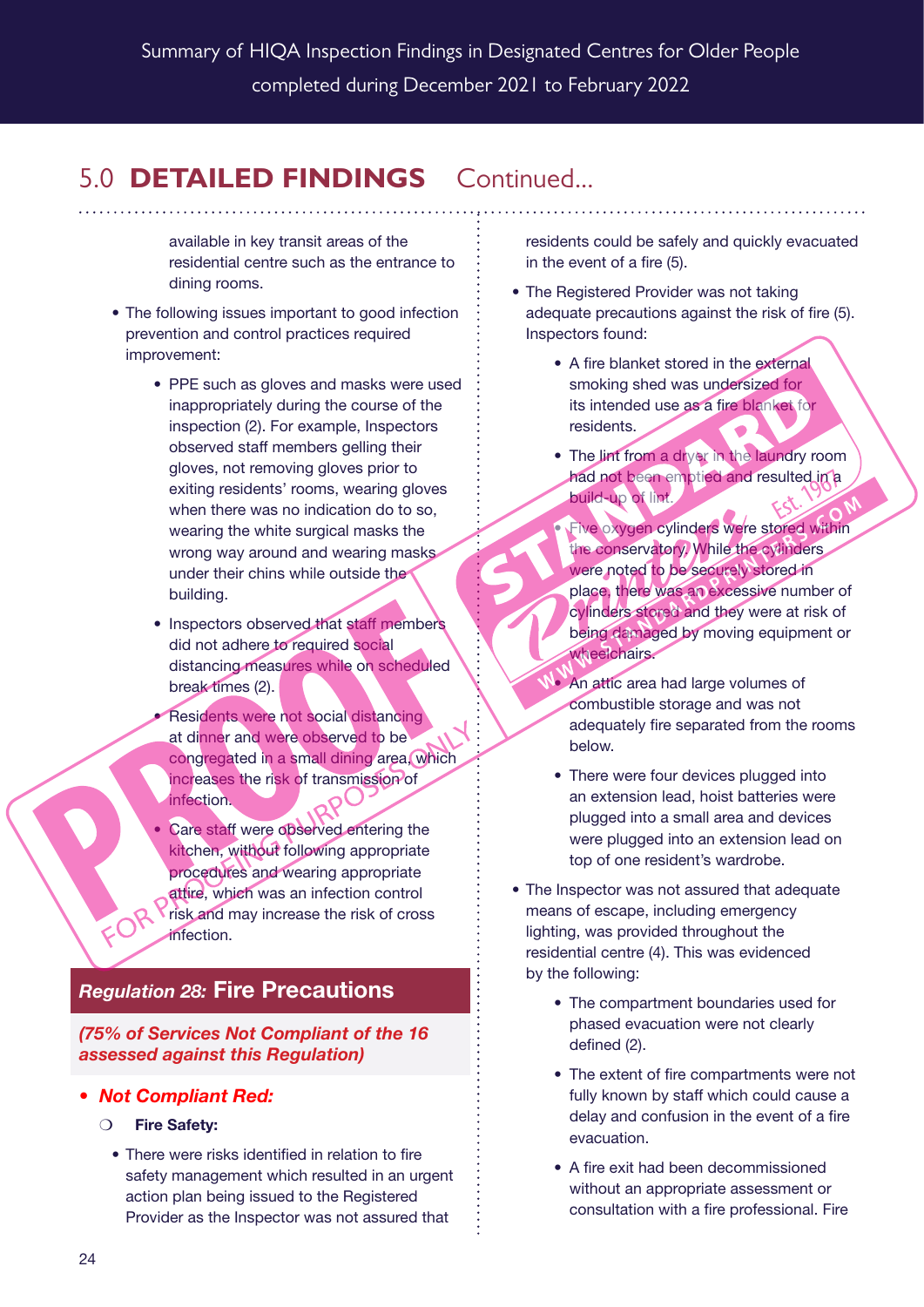signage was still present above the exit.

- The fire exit doors needed a code to release the door locking mechanism and there was no manual override fitted to the door in case a fault occurred. The code for the keypad was not kept beside the door. This could potentially cause a delay in the event of an evacuation.
- An exit door required a key to open it. While the Person In Charge carried a copy of the key, there was no break glass unit to provide a backup key to open the door.
- An external escape route was partially obstructed by rubbish bins.
- There was no evidence of fire exit signage or emergency lighting fitted in external escape routes to indicate fire exits and to illuminate this area in the event of an evacuation (2).
- As access to a number of bedrooms was through the dayroom, the Register Provider needs to be assured that a strategy is in place to ensure the safe evacuation from these bedrooms should a fire occur in the dayroom.
- From a review of the fire drill reports, the Inspector was not assured that adequate arrangements had been made for evacuating all persons from the residential centre in a timely manner with the staff and equipment resources available (5). There were gaps identified in the following:
	- Fire drill records and night time staff resources did not provide adequate assurances that the residents could be evacuated in a timely, safe and effective manner in the event of a fire at night (5).
	- While regular evacuation drills were being carried out, the Inspector noted the fire drills lacked detail (2). The time recorded for each fire drill was unclear if it included the total time from when the fire alarm was activated to when the full evacuation had been completed. It was not clear what location the residents had been

evacuated to from the source of the fire to the place of safety.

- There had been no fire drills completed in the last 6 months, despite monthly fire drills required as per the local policy.
- Adequate arrangements had not been made for detecting fires (4). Inspectors found:
	- Inspectors observed that some rooms had no fire detectors (3).
	- The Inspector observed an old list of room names beside the fire panel. While the new room names were also listed, it could potentially cause confusion.
	- There were two separate fire alarm systems and these were interconnected. While the fire and alarm system for the newer part of the building was addressable and would identify the exact location of a fire, the system in the older part of the building was a zoned system and required a zoned floor plan adjacent to the panel to assist staff to locate a fire.
	- The residential centre's policy stated the fire detection and alarm system was an L1 category, however the current system was L2/L4.
- Inspectors were not assured that adequate arrangements were in place for containing fires (5). This was evidenced by the following:
	- The Inspector was not assured of the likely fire performance of all fire doors (5). For example, Inspectors noticed that some doors were missing the required heat and smoke seals, double fire doors had a gap in excess of the allowable tolerances and fire doors had been repurposed and modified where a non-fire rated vent had been fitted to a fire door.
	- The inspector noted gaps and holes within fire barriers. For example, there were cable penetrations through fire resistant ceilings that were not adequately sealed up and some attic access hatches were not fire rated (3).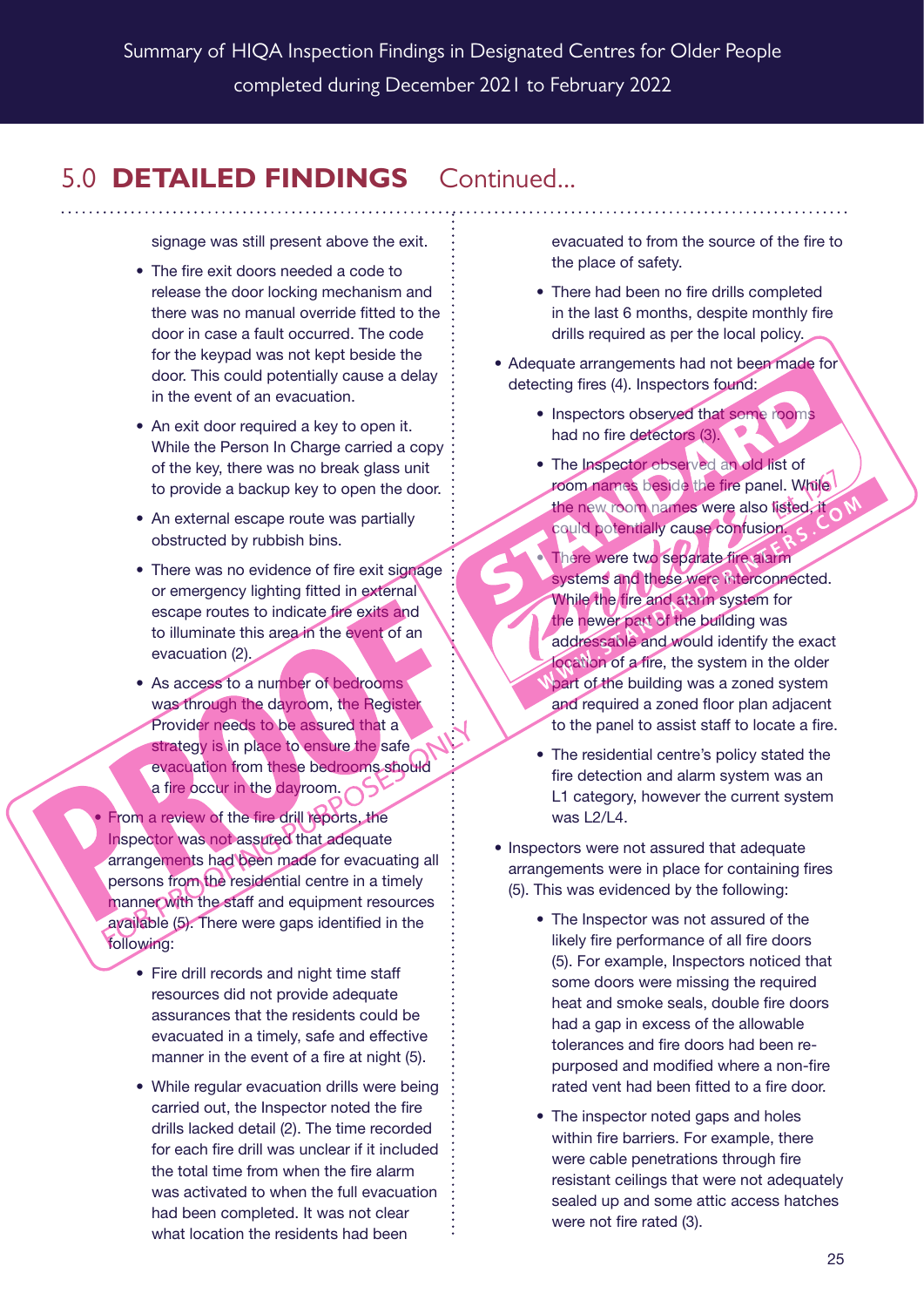- While weekly checks of fire doors were taking place and faults were recorded, not all faults had been identified (2).
- The main fire door into the kitchen, a room of increased fire risk, was in a state of disrepair and was wedged open due to the floor covering.
- Assurances were required relating to the fire rating of timber panelling which is adjacent to a protected corridor.
- The correct procedures to be followed in the event of a fire were not displayed in a prominent place in the residential centre (5). Inspectors observed:
	- Drawings were not up-to-date in some areas of the residential centre (2).
	- Drawings did not show the extent of compartment boundaries to inform the identified evacuation strategy (2).
	- Drawings required a 'mark' for the reader to be able to see his/her location.
	- The procedures displayed did not include the phased evacuation strategy described to Inspectors.

#### *Regulation 29:* Medicines and Pharmaceutical Services

*(60% of Services Substantially Compliant of the 5 assessed against this Regulation)*

- *• Substantially compliant:*
	- O Medication Management:
		- The medications room was not optimal for the following reasons:
			- There was no worktop space available for nurses to prepare medications safely.
			- The temperature of the pharmacy storeroom read 25.1°C which was above the recommended temperature for the storage of some medications.

š

- The two medication fridges and several storage cupboards were not locked in the clinical rooms.
- Inspectors found that action was required to ensure that medicines were stored in a safe manner. Gaps were identified in the following:
	- Gaps were seen with the recording of daily temperatures of the fridge for storing medication (2).
	- Inspectors saw examples of numerous entries of temperatures which showed that medicines had been stored outside of the recommended temperature range.
	- Staff were not aware of the appropriate temperature range medicines should be stored at.
	- Refresher training with regard to single use items such as wound dressings was required as staff spoken with were unable to identify the single use symbol.
	- Inspectors observed some single use only dressings were opened and not disposed of.
	- Inspectors observed four out of date medicines stored in the medicine fridge on the day of the inspection.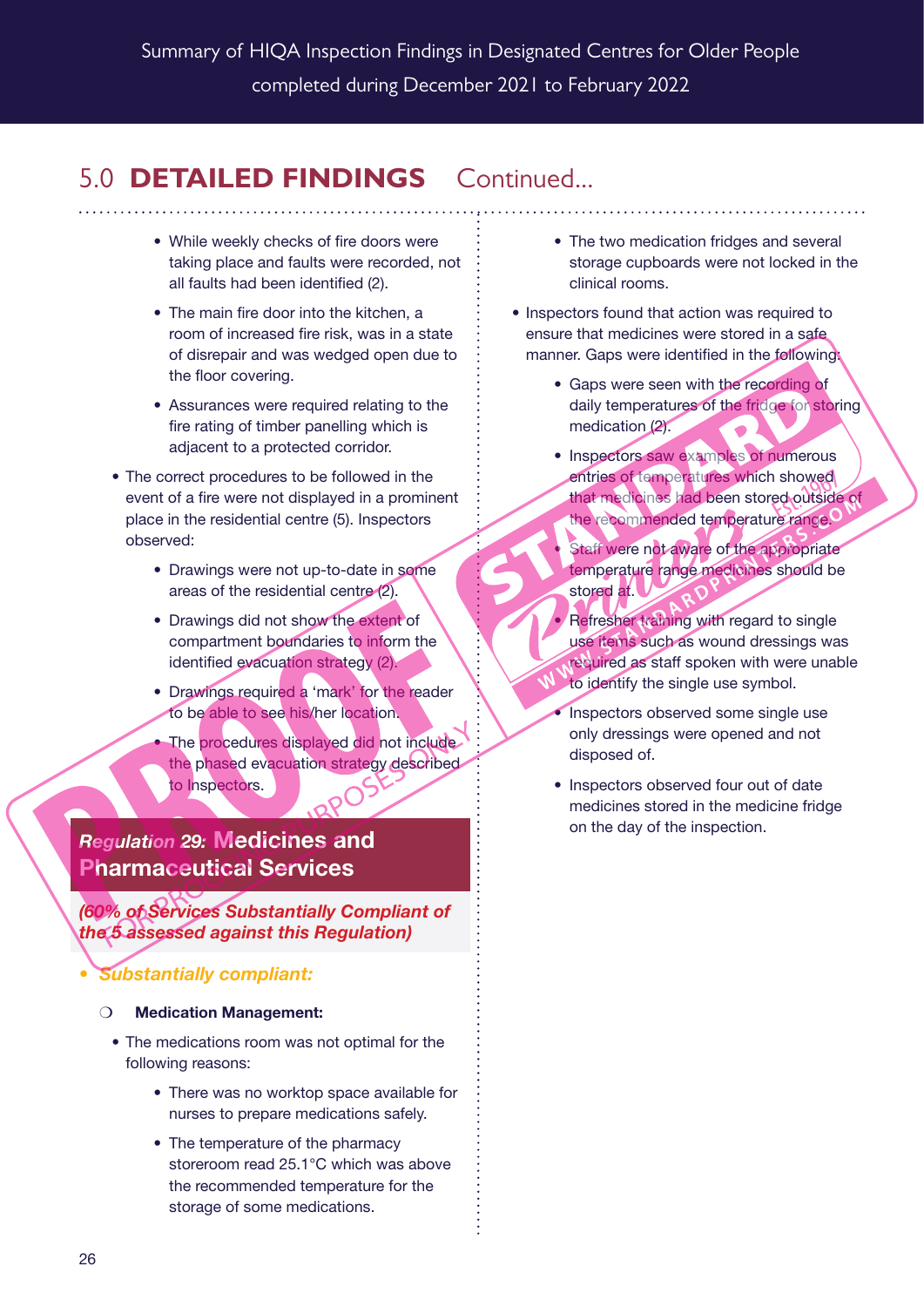# 6.0 **AREAS OF GOOD PRACTICE**

Table 5 below details the Regulation(s) where good practice was identified, i.e., services inspected against the Regulations were deemed fully compliant. Caution is advised when interpreting this data as not all of the 20 services reviewed were inspected against each Regulation.

| <b>Dimension</b>               | <b>Regulation</b>                                                                                                                       | <b>No. of Services Inspected</b><br>against this Regulation of<br>the 20 sample reports |
|--------------------------------|-----------------------------------------------------------------------------------------------------------------------------------------|-----------------------------------------------------------------------------------------|
| <b>Capacity and Capability</b> | Registration Regulation 8: Annual fee payable<br>by the Registered Provider of a designated<br>centre for older people                  | 1                                                                                       |
|                                | Regulation 22: Insurance                                                                                                                | 2                                                                                       |
|                                | Regulation 24: Contract for the Provision of<br>Services                                                                                | 3                                                                                       |
|                                | Regulation 30: Volunteers                                                                                                               |                                                                                         |
|                                | Regulation 33: Notification of Procedures and<br>Arrangements for periods when Person in<br>Charge is absent from the designated centre | 1                                                                                       |
|                                | <b>Quality and Safety</b>                                                                                                               |                                                                                         |
| <b>Quality and Safety</b>      | <b>Regulation 11: Visits</b>                                                                                                            | 15                                                                                      |
|                                | Regulation 18: Food and Nutrition                                                                                                       | 1                                                                                       |
|                                | Regulation 20: Information for Residents                                                                                                |                                                                                         |

Table 5: Regulations that were deemed fully compliant within the inspections reviewed

# 7.0 **REGULATIONS NOT INSPECTED**

The following Regulations were not inspected in the reports reviewed and were therefore not included in the analysis:

- Registration Regulation 6 (S.I.No. 61 of 2015) Changes to Information Supplied for Registration Purposes
- Regulation 32 (S.I.No. 415 of 2013) Notification of Absences
- Regulation 10 (S.I.No. 415 of 2013) Communication Difficulties
- Regulation 25 (S.I.No. 415 of 2013) Temporary Absence or Discharge of Residents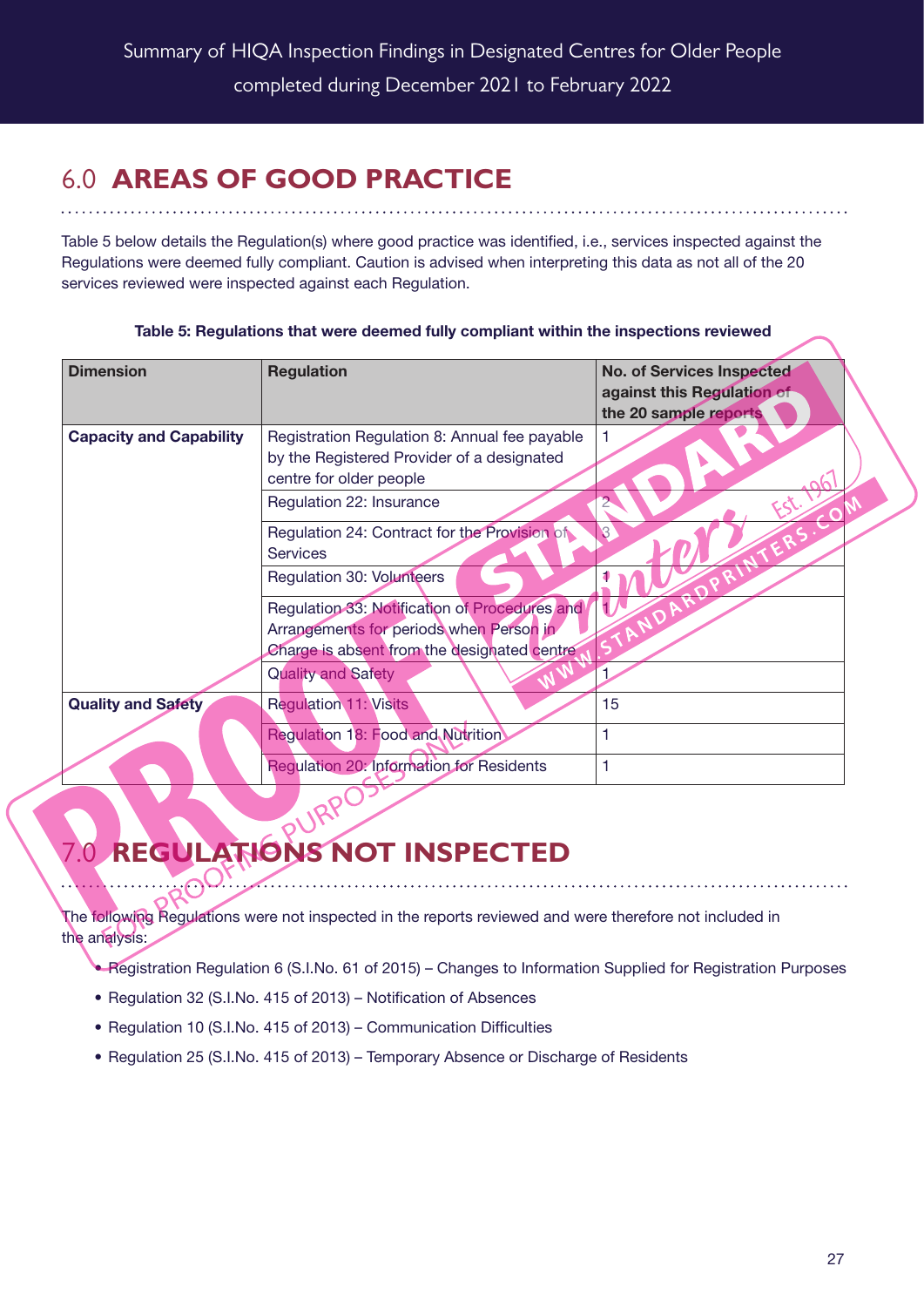# 8.0 **CONCLUSION**

This report illustrates the layout of the HIQA inspection reports and details the continuing trends in HIQA findings in relation to residential care settings for older people in meeting the relevant requirements.

The trends show that high risk findings are still evident in the areas of Staffing, Governance and Management, Premises, Infection Control and Fire Precautions with many residential centres requiring improvements in key areas such as Individual Assessment and Care Planning, Protection and Risk Management.

#### Further Information For further information contact HCI at +353 (0)93 36126 or info@hci.care

#### Disclaimer

*This report has been produced independently by Health Care Informed Ltd (HCI). The information, statements, statistics and commentary (together the 'Information') contained in this Report have been prepared by HCI from publicly available material. HCI does not express an opinion as to the accuracy or completeness of the information provided, the assumptions made by the parties that provided the information or any conclusions reached by those parties. HCI have based this Report on*  information received or obtained, on the basis that such information is accurate and complete. The Information contained in *this Report has not been subject to an audit.*